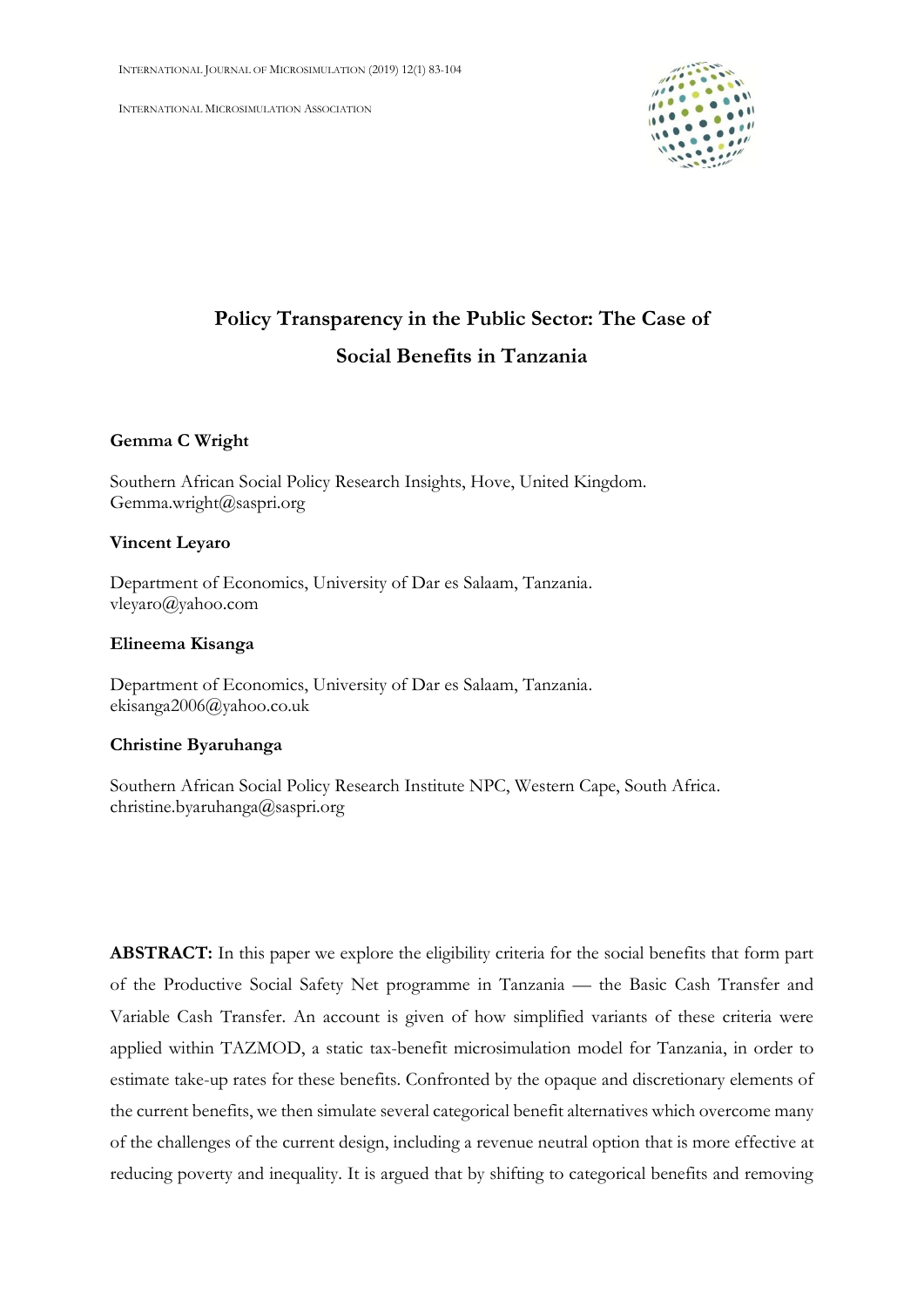the community targeting, proxy means-test, and conditionality elements, transparency would be enhanced. This would not only enable more accurate monitoring of access to and take-up of the benefits but would also enable citizens to determine their eligibility which is currently not possible.

### **KEYWORDS:** TRANSPARENCY, SOCIAL ASSISTANCE, COMMUNITY TARGETING, TANZANIA, MICROSIMULATION

**JEL classification:** H83, I38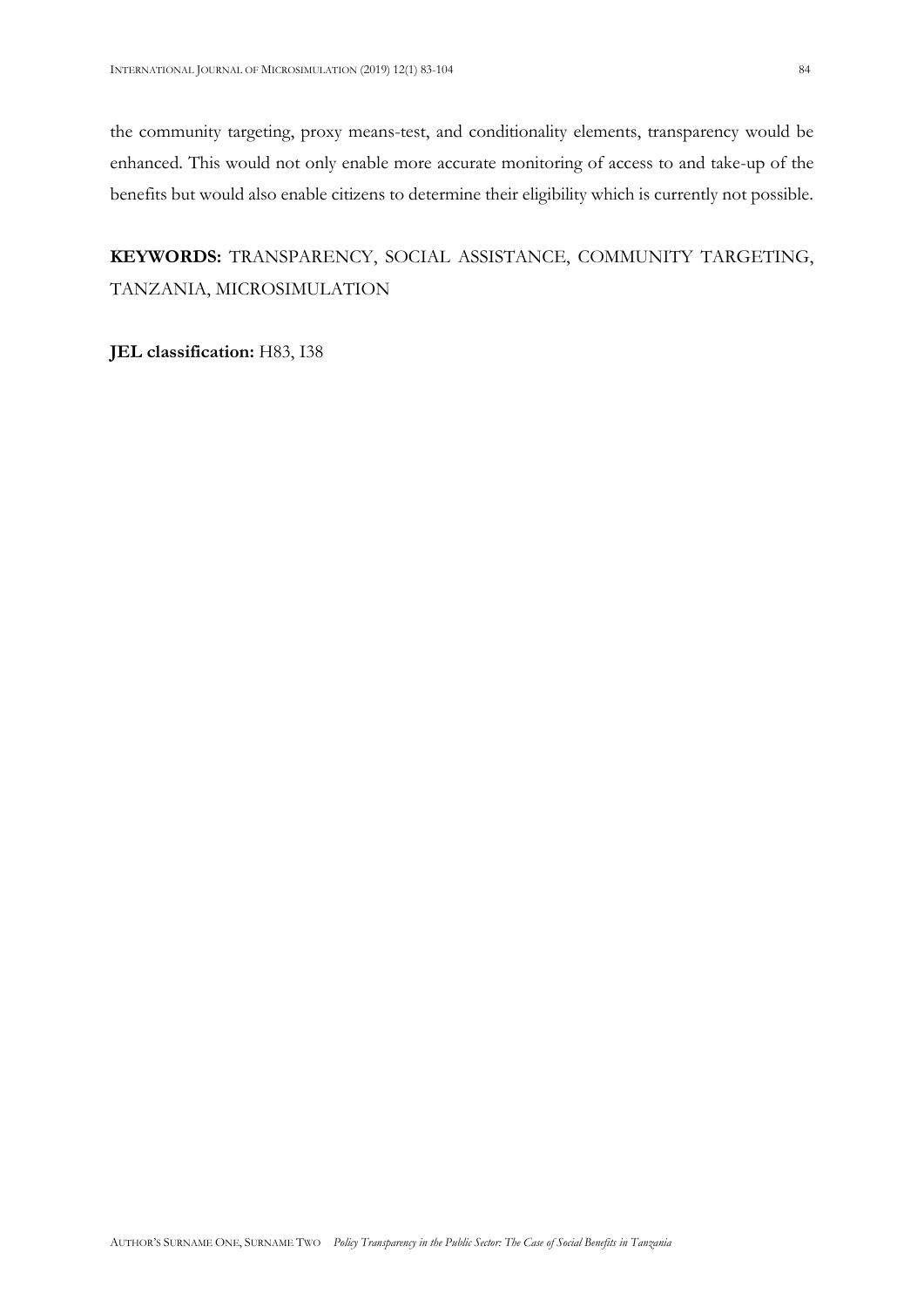### **1 INTRODUCTION**

A well-functioning system of public service delivery requires the definition and measurement of eligibility for services to be determined in a transparent and non-discretionary manner (United Nations Research Institute for Social Development [UNRISD], 2016). This requires objective rules rather than opaque or subjective discretionary processes, enabling eligibility to be measured, and the take-up and impact of the provision to be quantified. Using the case of the Productive Social Safety Net (PSSN) in mainland Tanzania, this paper explores the eligibility criteria for the cash benefits in the PSSN programme, and presents hypothetical policy reforms that could help enhance transparency.

Although the PSSN programme is high-profile and of vital importance to many people in lowincome households, it is still fairly new and relatively under-researched beyond the immediate stakeholder and funding organisations. The intention is that this paper will provide new insights on the programme, gained through developing a tax-benefit microsimulation model for Tanzania called TAZMOD (Leyaro et al., 2017). As such the emphasis is on the interpretation of the PSSN benefit rules and their 'translation' into arithmetic rules for a static tax-benefit microsimulation model. This process revealed that the PSSN eligibility criteria are complex and at times either opaque and/or discretionary. It is argued that this compromises transparency not only for those involved in the technical process of building a tax-benefit microsimulation model, but also for the policymakers, those who implement the policy, the beneficiaries, and the population at large. To address these issues, several hypothetical reform scenarios are simulated comprising categorical benefits, as an example of how TAZMOD can be used to explore policy reforms that are more transparent in terms of their eligibility criteria.

Tanzania, like many other developing countries, faces a situation of high economic growth rates that barely impact on poverty levels (Arndt, Demery, McKay, & Tarp, 2017). Social protection is actively promoted in Tanzania as a key policy strategy to combat poverty and vulnerability, and to foster inclusiveness and sustainable development (e.g. Ministry of Labour, Youth Development and Sports, 2003), an approach that is supported by networks across the Region (e.g. Africa Platform for Social Protection, 2018; Southern African Development Community [SADC], 2003, 2007) and internationally through global initiatives spurred on by Agenda 2030 (e.g. Civil Society Forum, 2018; Global Coalition for Social Protection Floors, 2018; International Labour Organization [ILO], 2017a).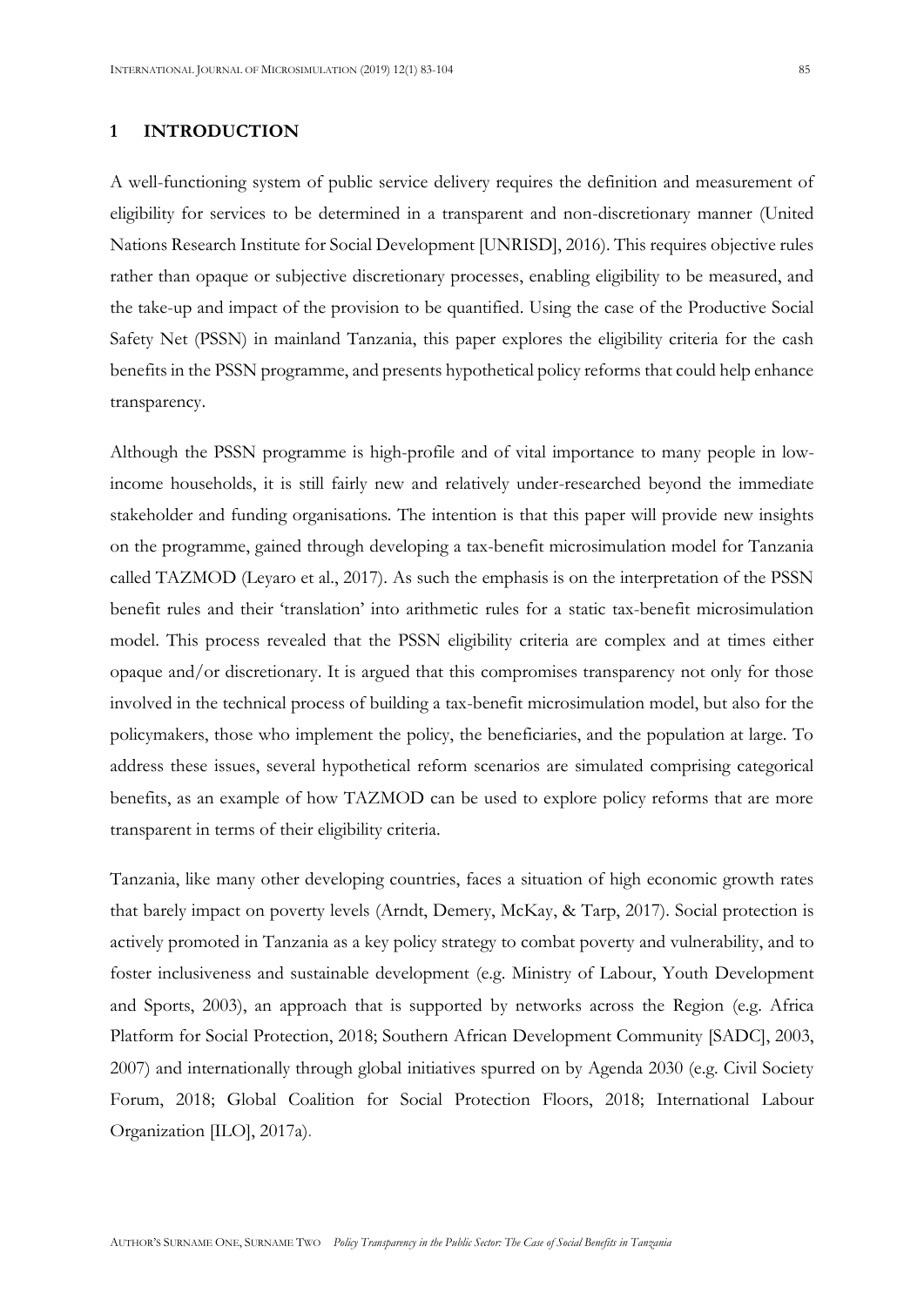The PSSN programme comprises a public works programme, programme strands relating to livelihoods enhancement and targeted infrastructure, and two cash transfers (considered here): a fixed basic cash transfer (BCT) for low-income households and a variable conditional cash transfer (VCT). The VCT is a top-up for low-income households containing children or pregnant women, conditional on compliance with requirements related to education and health behaviour.

The PSSN programme started in 2012 and has been scaled up over time (United Nations Tanzania [UNT], 2017; World Bank, National Bureau of Statistics, & Office of Chief Government Statistician, 2016), providing support to 5.04 million beneficiaries by December 2016 (World Bank, 2017, p. 3). It is funded by the Government of Tanzania and numerous Development Partners including the World Bank Group, the UK Department for International Development, USAID, the Swedish International Development Cooperation Agency, the United Nations Children's Fund and the International Labour Organization (ILO, 2017b; UNT, nd; World Bank et al, 2016; World Bank, 2017). The PSSN is implemented by the Tanzania Social Action Fund (TASAF) which was established as part of the National Strategy for Growth and Reduction of Poverty (NSGRP, also called MKUKUTA in Swahili) (Ulriksen, 2016; UNT, 2015).

The primary objective of TASAF is 'to enable poor households to increase incomes and opportunities while improving consumption' (President's Office, United Republic of Tanzania, 2013, p. 2) through a comprehensive, efficient, well-targeted and PSSN system for the poor and vulnerable section of the Tanzanian population. However, the programme has faced challenges. For example, a recent government verification exercise identified more than 55,000 beneficiary households that should not have been in receipt of the TASAF benefits. Of these, almost 13,500 beneficiaries were found to be 'not poor', 4,352 beneficiaries were local government leaders, and almost 14,000 beneficiaries were reported as being dead (Mbago, 2016). More generally, and as will be discussed further below, the PSSN provides an example of the invidious challenge of determining how to distribute a small benefit (in both amount and coverage) fairly, in a highly impoverished and populous country (e.g. Devereux et al., 2017). The PSSN also encapsulates the tensions that arise when so-called targeted social protection is considered alongside international commitments to universal social protection (e.g. International Monetary Fund [IMF], 2017). As part of this broader debate, one of the 'targeting' mechanisms employed —the Proxy Means Test (PMT)— is also under increased scrutiny, with questions being raised as to whether simpler mechanisms might be just as effective in ensuring that benefits reach poor people (e.g. Brown, Ravallion, & van de Walle, 2018).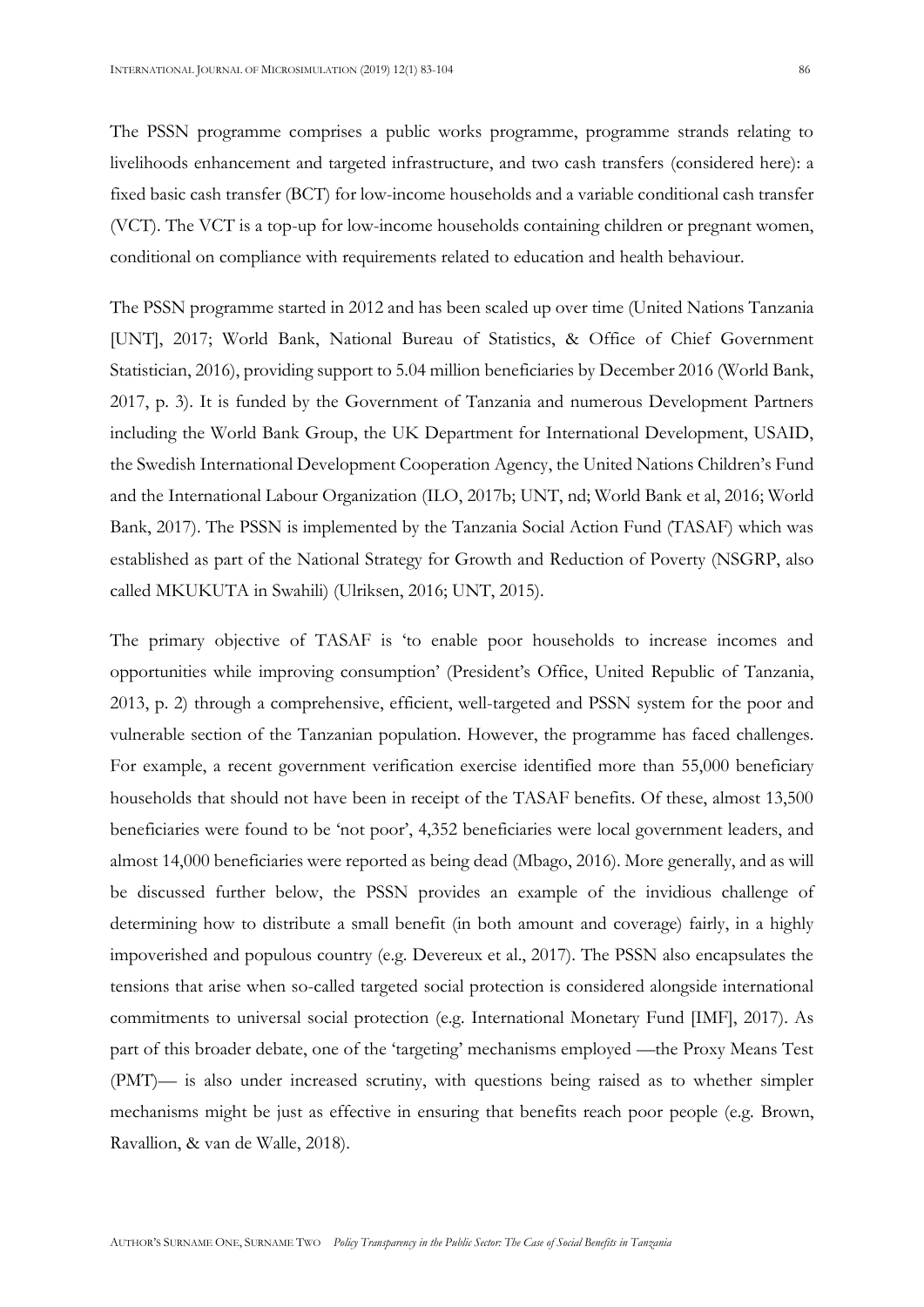It is hoped that the paper will not only raise awareness of the PSSN policy's eligibility criteria, including arguably some of their limitations, but more broadly that it will contribute to the literature on social security policy design in developing countries, including highlighting the advantages of tools such as TAZMOD for scrutinising policy design, transparency and effectiveness. The paper does not provide an analysis of the role of different actors in the development of the PSSN policy (see Ulriksen, 2016), nor of the implementation of the PSSN eligibility criteria in practice by the policy's implementors, nor of the experience of applicants or beneficiaries (on which see World Bank et al., 2016; and regarding youth in particular see The Tanzania Cash Plus Evaluation Team, 2018). It is also not our intention to test out the efficacy of variants of the PMT (see Brown et al., 2018) nor to explore behavioural responses to different policy scenarios.

Section 2 provides a brief introduction to the Tanzanian tax-benefit microsimulation model TAZMOD which was used for the analysis in this paper. Section 3 sets out the eligibility criteria for the two cash transfers in the PSSN programme and provides an account of how the two cash transfers were simulated in TAZMOD. Section 4 provide examples of several policy reforms using TAZMOD that avoid some of the more opaque and/or discretionary elements of the current PSSN eligibility criteria. The final section (Section 5) concludes with a summary of findings, discussion and recommendations.

### **2 METHODOLOGY**

The analysis in this paper was undertaken using the Tanzanian tax-benefit microsimulation model TAZMOD, which was developed recently by the authors and colleagues (Leyaro et al., 2017) as part of the SOUTHMOD programme (United Nations University World Institute for Development Economics Research [UNU-WIDER], 2018). The process of building a tax-benefit microsimulation model involves the translation of social security and taxation policies into a formal set of rules that can be applied to individuals and households in a nationally representative survey.

TAZMOD is a static tax-benefit microsimulation model for mainland Tanzania. The model is underpinned by the Household Budget Survey (HBS) 2011/12, which was conducted by the National Bureau of Statistics (National Bureau of Statistics [NBS], 2014a). The HBS is a nationally representative cross-sectional survey covering 10,186 households and 46,593 individuals. It is the best available dataset with which to simulate Tanzania's tax and benefit policies as it contains detailed information about individuals including their incomes as well as detailed information about household-level expenditure. The model operates by applying a series of tax and benefit rules to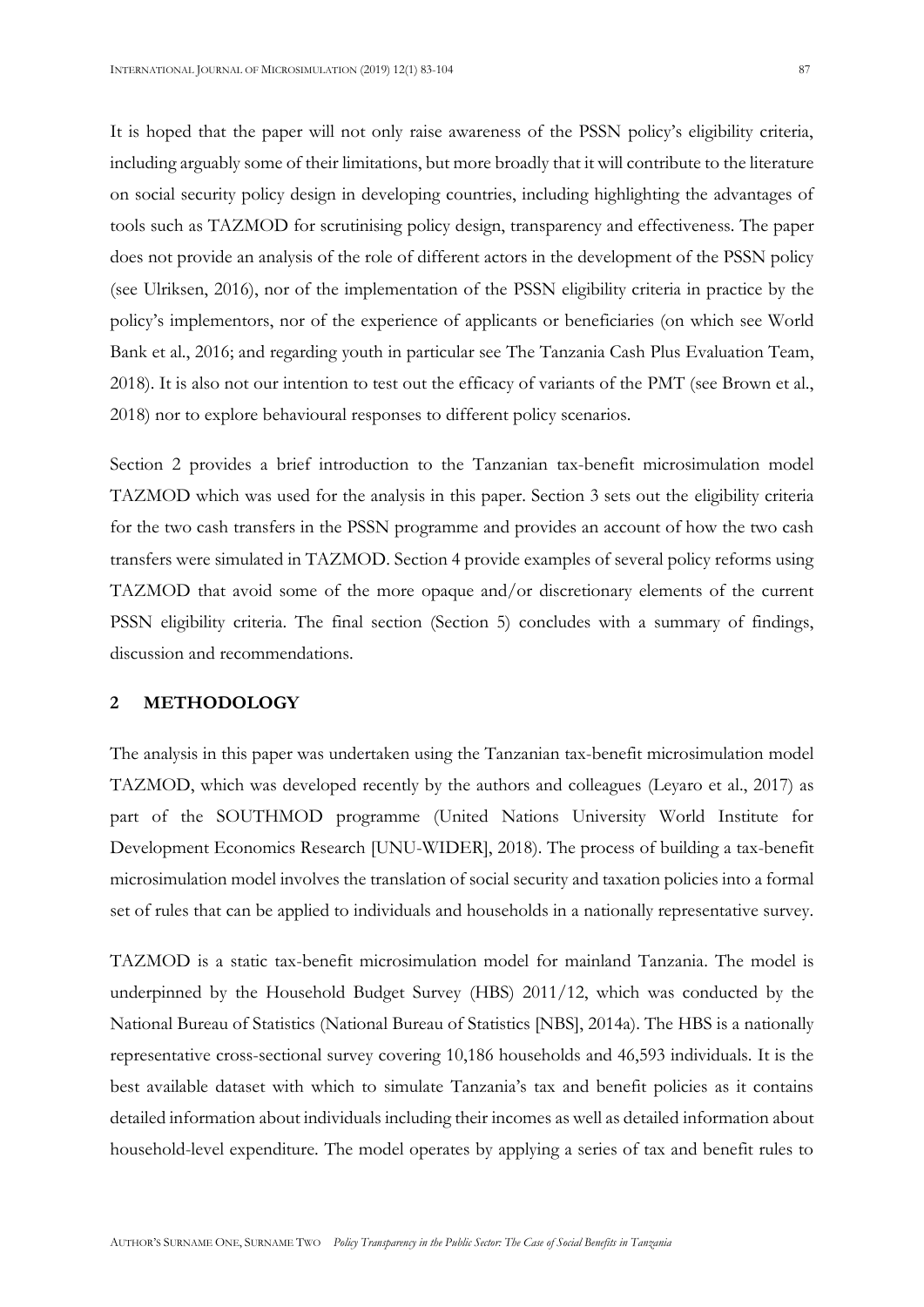individuals in the dataset, using the EUROMOD software.<sup>1</sup> The following policies are currently simulated in TAZMOD:

- Presumptive Tax
- Personal Income Tax
- Selected Excise Duties
- Value-added Tax
- Employer and Employee contributions to the National Health Insurance Fund
- PSSN Basic Cash Transfer
- PSSN Variable Cash Transfer
- PSSN Eligibility for Public Works

TAZMOD contains the rules for these policies for 2012 (the baseline time point), 2015, 2016 and 2017. For the 2015, 2016 and 2017 simulations, monetary variables in the HBS 2011/12 were uprated to a 2015, 2016 or 2017 time point respectively, using the Consumer Price Index for food and non-food items (Leyaro et al., 2017).

The inclusion of taxes and benefits enables the distributional impact of different existing or hypothetical policies to be examined, as will be elaborated further in the next two sections.

## **3 SIMULATING THE CASH TRANSFER COMPONENTS OF THE PRODUCTIVE SOCIAL SAFETY NET**

The details of the eligibility criteria for the cash transfer components of the PSSN programme are set out in this section, followed by an account of how they were simulated in practice in TAZMOD.

The precise eligibility criteria were difficult to obtain as there is a dearth of publicly available information, with the exception of a 91-page Operational Manual which is out-of-date and also sometimes insufficiently detailed (President's Office, United Republic of Tanzania, 2013). Additional information was obtained by the authors from in-person visits to TASAF, and from donor or evaluation reports. It was not necessary to contact any donors directly as TASAF staff were able to answer any questions. The details of the policy's eligibility criteria are included here in order to demonstrate the choices that confront a researcher when translating policies into arithmetic rules to be applied within a static tax-benefit microsimulation model such as TAZMOD, which is of relevance not only to the Tanzanian context but also to the many other countries that have benefits of this type.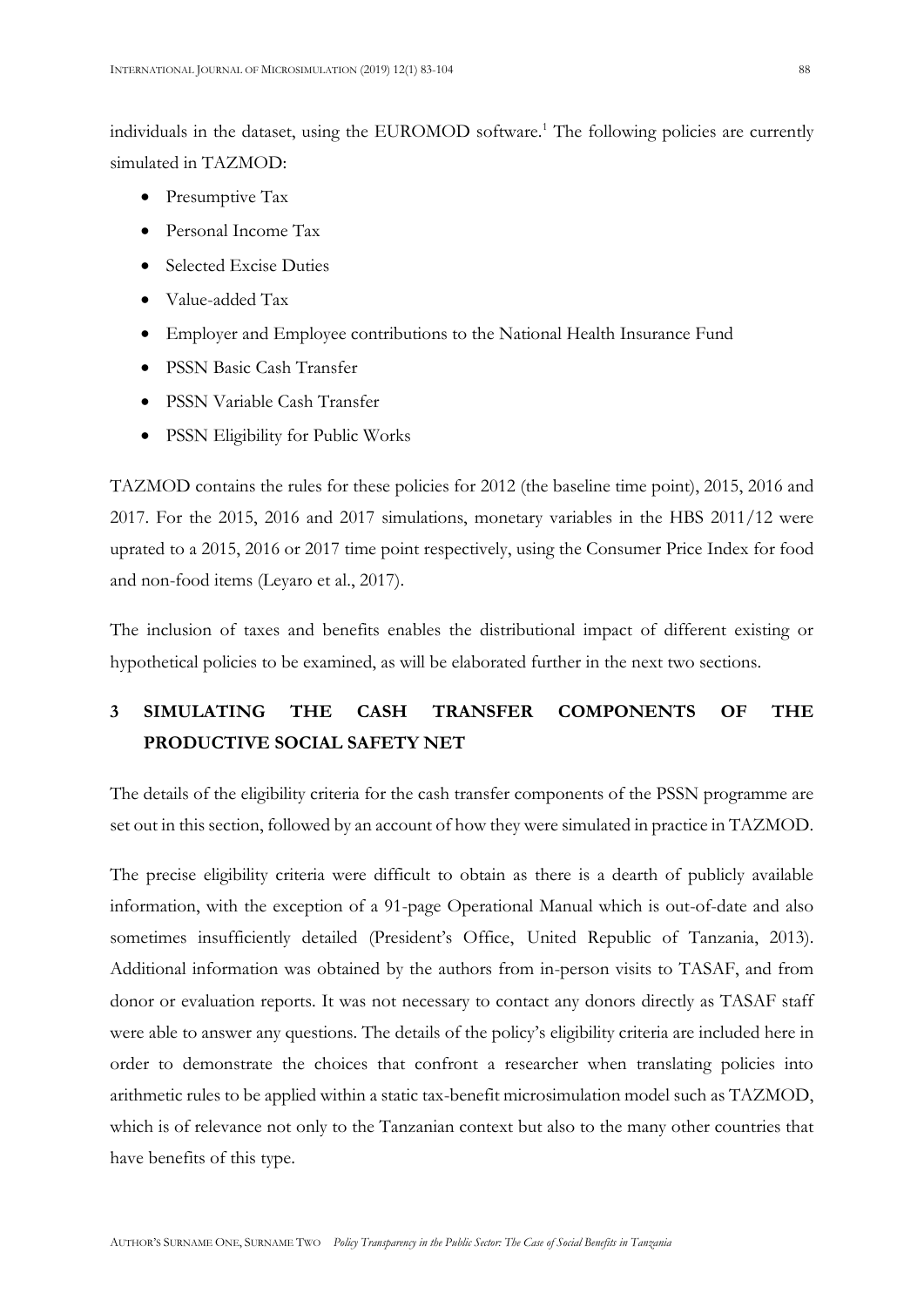A recent base-line impact evaluation of the PSSN describes the targeting system as 'hybrid', comprising a geographical mechanism, a community based targeting approach, and a proxy meanstest (PMT) (World Bank et al., 2016, p. 9). They report that 'PSSN targets the 9.7% of the population below the food poverty line plus an additional 5% who are transient poor.' (World Bank et al., 2016, p. 10).

The geographical targeting mechanism is undertaken using a poverty index which is first applied at the level of the Project Area Authority and then at the community level (World Bank et al., 2016). This determines which areas in Tanzania should be prioritised, which villages/Mtaa (or streets)/Shehia within those areas to prioritise, and the number of poor households to be targeted in the selected villages/Mtaa/Shehia (Leite, 2012; President's Office, United Republic of Tanzania, 2013).

With respect to the other criteria, the TASAF Operational Manual (President's Office, United Republic of Tanzania, 2013) contains an eligibility decision tree which sets out the chain of events for determining whether a household is eligible or not (see Figure 1). The box at the top of the decision tree in Figure 1 refers to a step that determines whether or not a household is 'poor and vulnerable' and this itself is made up of several stages: first, a Village Assembly elects and forms a Community Team (or Community Cash Transfer Management Committee). The Community Team and Local Government Authority (LGA) facilitators are then responsible for identifying potential beneficiary households using pre-determined criteria. The standard criteria are that the households should be below the food poverty line of TZS<sup>2</sup> 26,085.5per adult equivalent per month (NBS, 2014b, p. 54)<sup>3</sup>, however, these criteria are reviewed, and agreed upon, and can potentially be modified, at a Village Assembly meeting before being applied. Once the Community Teams have produced a final list of households, Village Assembly meetings are convened to approve the list. These steps all relate to the first box in the decision tree.

The number of households in the list may not exceed 120 per cent of the quota made available to that particular village, and so households are ranked so that the least poor can be excluded until the required number of households has been reached (President's Office, United Republic of Tanzania, 2013).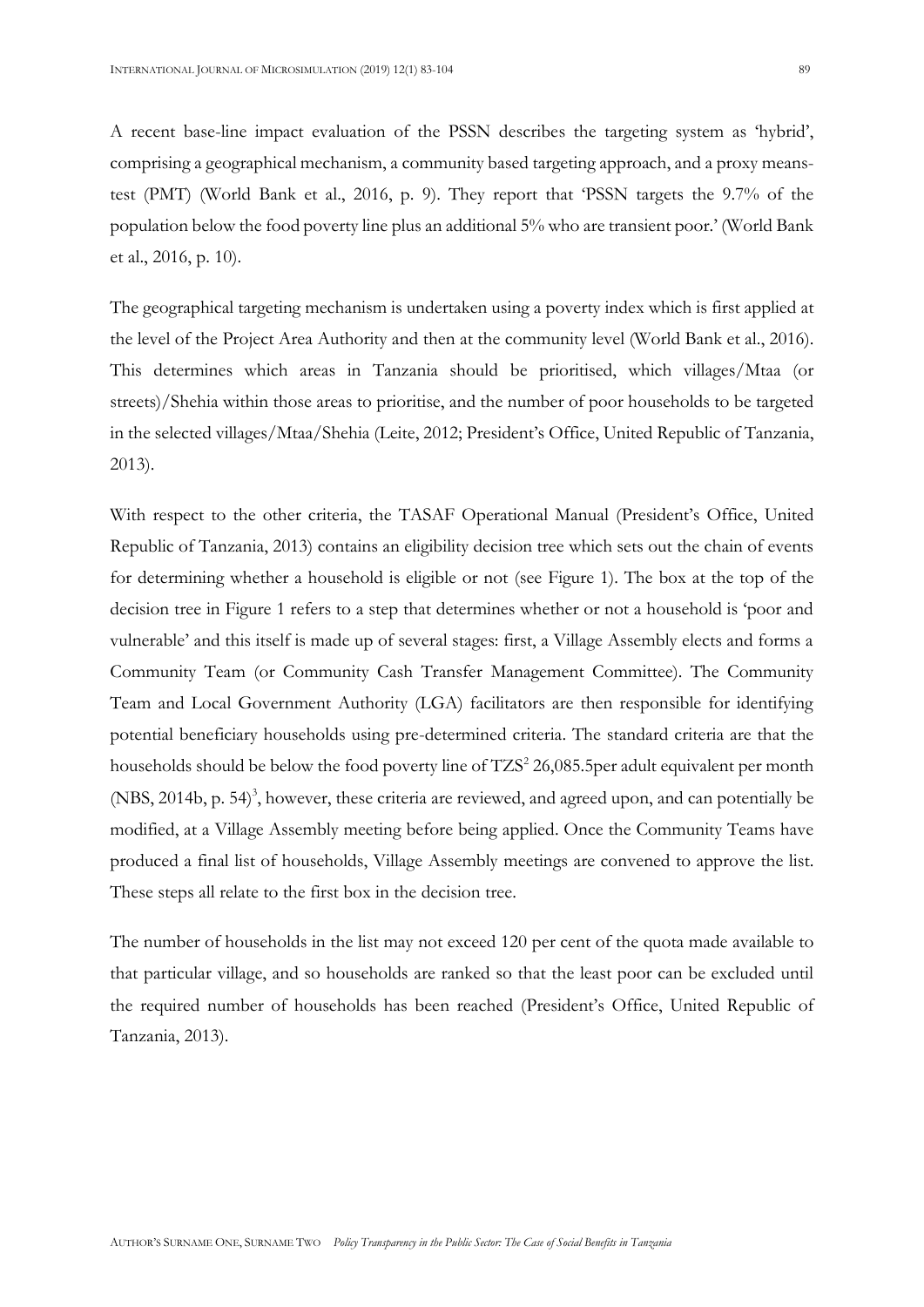#### Figure 1: PSSN Eligibility Decision Tree.





Source: President's Office, United Republic of Tanzania (2013, p. 67).

Once potential beneficiaries have been identified, key household data are collected from them and added to the Unified Registry of Beneficiaries. The TASAF Monitoring Unit (TMU) then applies a PMT (shown half-way down the decision tree) and each household is assigned a welfare score. Households whose welfare score falls below the food poverty line are considered eligible. The PMT (Leite, 2012) is not in the public domain but was made available to the authors by TASAF by special request. The reason for using a PMT is to avoid the need to collect income or expenditure data at the point of application to join the PSSN programme, whilst enabling TASAF to identify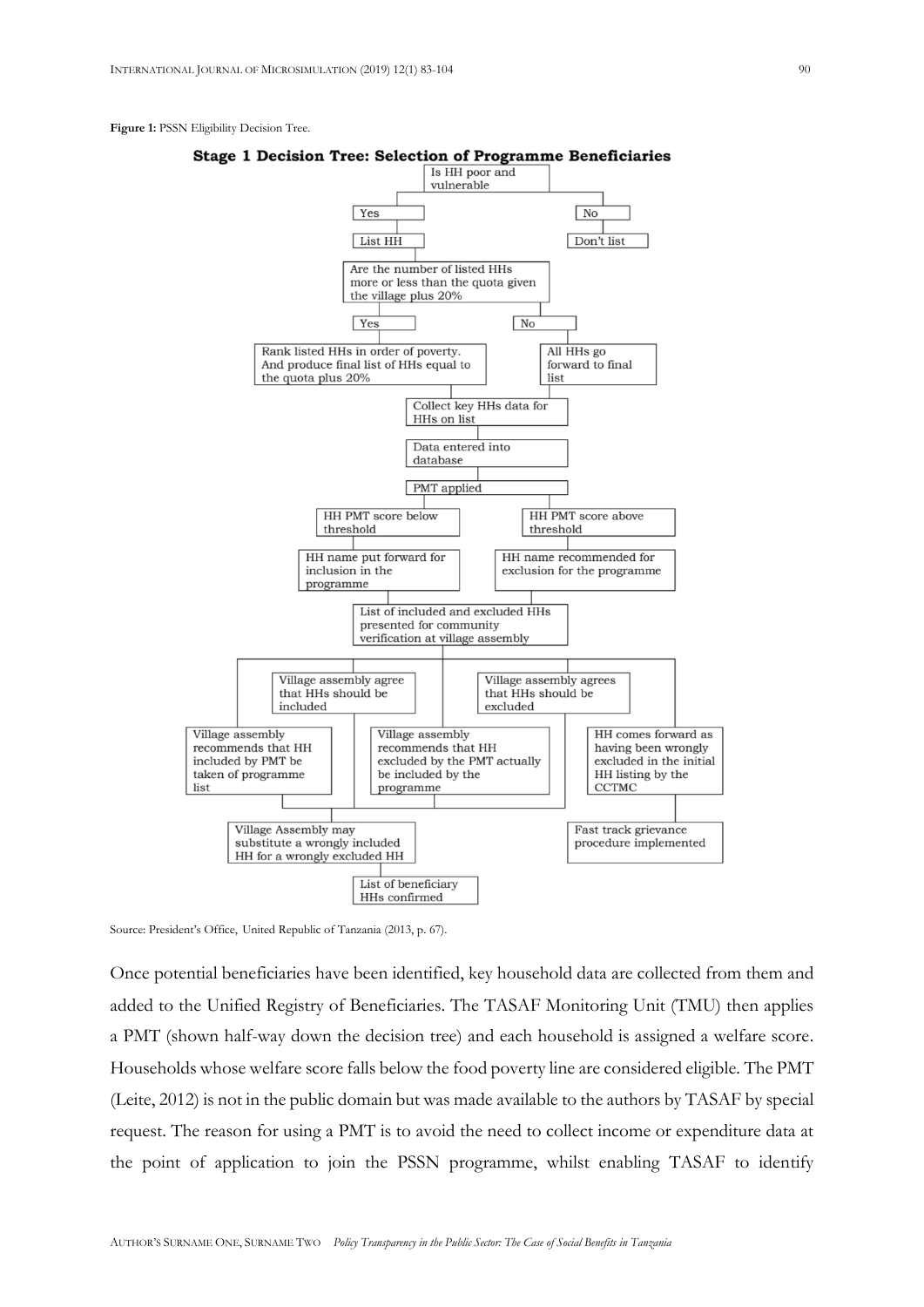households that are likely to be below Tanzania's food poverty line. The Operational Manual explains its purpose as being 'to verify [the community targeting process] and minimize inclusion errors' (President's Office, United Republic of Tanzania, 2103, p. 11). The PSSN PMT was derived using regression analysis of variables in the HBS (NBS, 2013), with the dependent variable being those below the food poverty line.

Following the application of the PMT, the TMU then provides the LGAs with lists of the households that have been accepted and they, in turn, take these lists to the villages for a final round of community validation. This validation stage enables eligible households that had been selected through community targeting and confirmed to be eligible by the PMT to be excluded at the final hurdle by fellow community representatives, and also enables ineligible households that had been selected through community targeting but excluded by the PMT to be added back in to the scheme, thereby bypassing the PMT entirely (President's Office, United Republic of Tanzania, 2013). Eligibility is reassessed every three years (President's Office, United Republic of Tanzania, 2013).

As well as being allocated the BCT, households containing children or a pregnant woman are eligible for the VCT. The VCT requires school-age children to enrol annually in primary and secondary schools (where available) and regular attendance of at least 80 per cent of the school days per month. All pregnant women within beneficiary households are required to attend four prenatal medical examinations (if available), or otherwise to attend community health and nutrition sessions every two months. Children younger than two years are required to have check-ups at health services each month, and children aged 24-60 months must attend check-ups at least once every six months, or (if there are no health services nearby) to attend community health and nutrition sessions every two months (President's Office, United Republic of Tanzania, 2013). Penalties are incurred for non-compliance and these are set out in the TASAF Operational Manual but do not impact on the payment of the BCT (President's Office, United Republic of Tanzania, 2013).

In 2015, the BCT was payable at a rate of TZS 10,000 per month per household, and a further TZS 4,000 per month per household that contains one or more children — see Table 1 below. For the VCT, a flat rate amount of TZS 4,000 per month is paid to households that contain one or more pre-primary school-aged children; TZS 2,000 per month is paid per primary school-aged child (aged 7-13 inclusive, for up to four children). For children in secondary school up to TZS 12,000 can be paid, comprising TZS 4,000 per child in lower secondary school (for up to three children); and/or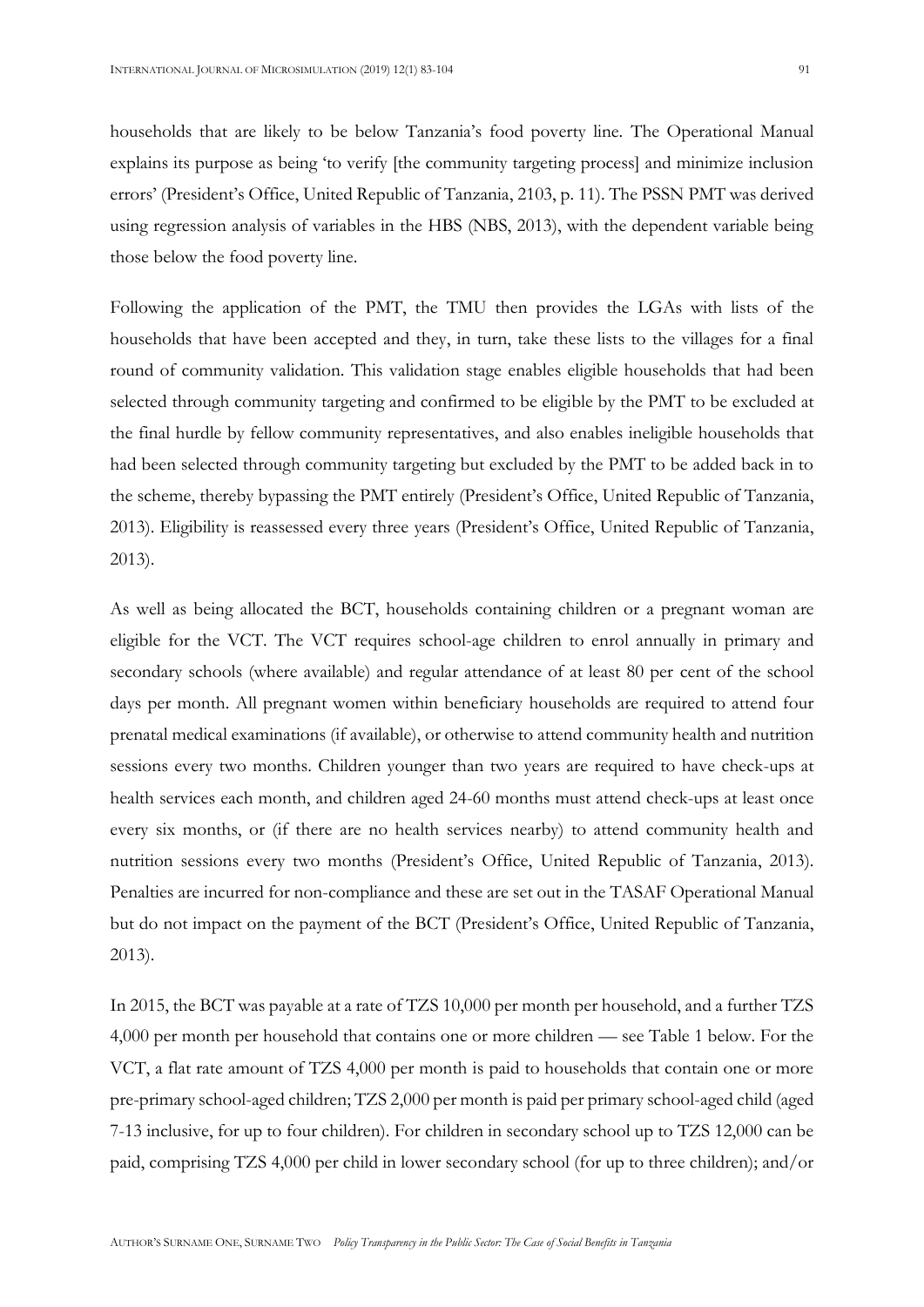TZS 6,000 per child in high secondary school (for up to two children). Overall, no more than TZS 38,000 can be paid per month per household for the BCT plus the VCT.

| <b>Transfer</b> | Transfer name                         | 'Co-responsibility'                              | <b>Benefit</b> | Monthly      | Annual   |
|-----------------|---------------------------------------|--------------------------------------------------|----------------|--------------|----------|
| type            |                                       |                                                  | (TZS)          | cap<br>(TZS) | max(TZS) |
| Fixed           | Basic Transfer                        | Extreme poverty                                  | 10,000         | 10,000       | 120,000  |
| Fixed           | Household child<br>benefit            | HH with children under<br>18                     | 4.000          | 4,000        | 48,000   |
| Variable        | Infant benefit                        | Infants 0-5 health<br>compliance                 | 4,000          | 4,000        | 48,000   |
| Variable        | Individual<br>primary benefit         | Child in primary<br>education compliance         | 2,000          | 8,000        | 96,000   |
| Variable        | Individual lower<br>secondary benefit | Child in lower secondary<br>education compliance | 4,000          | $12,000^a$   | 144,000  |
| Variable        | Individual upper<br>secondary benefit | Child in upper secondary<br>education compliance | 6,000          |              |          |

**Table 1:** Basic Cash Transfer and Variable Cash Transfer Amounts payable.

Source: World Bank et al. (2016, p. 16).

<sup>a</sup>The two bottom rows in combination may not total more than TZS 12,000 per month.

The two PSSN cash transfers were simulated in TAZMOD for Tanzania Mainland only.<sup>4</sup> When incorporating these two PSSN cash transfers into TAZMOD, no attempt was made to replicate the geographical targeting element, as the HBS does not permit that level of geographical disaggregation. Instead, (as will be elaborated further below) people were identified as eligible if they fell below the food poverty line irrespective of where they lived in mainland Tanzania. There was also no attempt to include the discretionary community-targeting element of the eligibility criteria.

Regarding the PMT, this was straightforward to implement because the dependent variable used for calculating the PMT (households living below the food poverty line) was derived using the same HBS dataset as was used in TAZMOD. Therefore, households that were below the food poverty line (the target group for the PMT) could be directly identified using the HBS, and defined as eligible for the PSSN and so a 'perfect' application of the PMT could be applied in TAZMOD, rendering it in practice more of an actual means-test than a PMT. The allocation of different amounts depending on the presence of a child in an eligible household was straightforward to implement. This process identified 712,000 potentially eligible households for the BCT with an average beneficiary household size of 6.75 people (compared to a national average of five people per household). These households comprise just under 8.5 per cent of households in mainland Tanzania.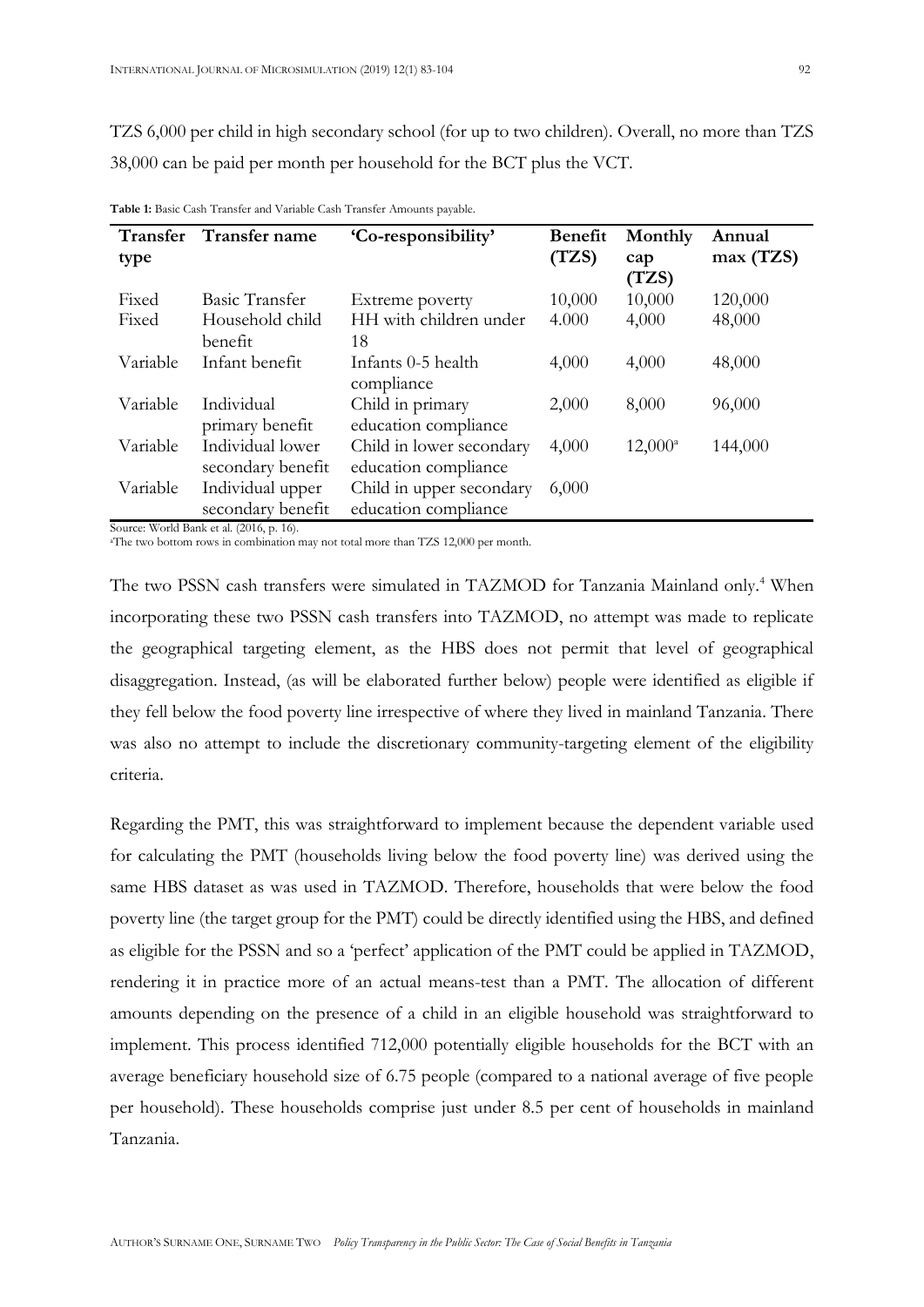The incorporation of the rules for the VCT into TAZMOD was rather more problematic. Although recipients of the BCT who have children or a pregnant woman in the household are eligible for the VCT, only the presence of a child could be used as a selection criterion in TAZMOD as pregnancy status is not reported in the HBS. Second, and perhaps more interestingly from a modelling perspective, 'adherence' to the conditions of the VCT is not measured in the HBS, and could not realistically ever be measured in a cross-sectional household survey, making it impossible to distinguish between compliant and non-compliant VCT households. In practice, the authors assigned the VCT to all households containing children that were in receipt of the BCT, on the basis that — by definition — the households were below the food poverty line and so would have difficulty paying for education and health-related services, and it was assumed that the various conditions were complied with.<sup>5</sup> This resulted in the VCT being assigned by TAZMOD to 671,267 households (or 94 per cent of the households that were eligible for the BCT).

In terms of the amount of benefit assigned to each household, the BCT was first calculated (totalling TZS 117,660 million per year). All households in receipt of the BCT that contained children were additionally assigned the VCT, with the amount of the VCT being separately calculated based on the children's ages (totalling TZS 76,538 million). In combination, the TAZMOD simulations identified 712,000 households as being eligible for either just the BCT, or the BCT plus the VCT, and in 2015 this would have cost TZS 194,198 million.

The number of individuals found to be eligible for the PSSN cash benefits using TAZMOD amount to 120 per cent of TASAF's reported numbers of beneficiaries for the 2014/15 period (Leyaro et al., 2017). Thus, if the area-selection and community-targeting elements of the programme are set aside, it can be estimated that in 2015 the cash benefits had a take-up rate of 80 per cent. 6

### **4 SELECTED HYPOTHETICAL REFORM SCENARIOS**

The section above presented the current eligibility criteria for the PSSN, as well as a discussion about the process of converting these benefits into a set of rules for TAZMOD, which brought to the fore how complex and at times opaque and/or discretionary the eligibility criteria are. The World Bank describes the PSSN as being 'among the best targeted interventions in the world, including much more mature programs in Latin America' (World Bank, 2017, p. 2), but given the community-targeting element of the eligibility criteria, it is not possible to confirm this fact through replication using a microsimulation model.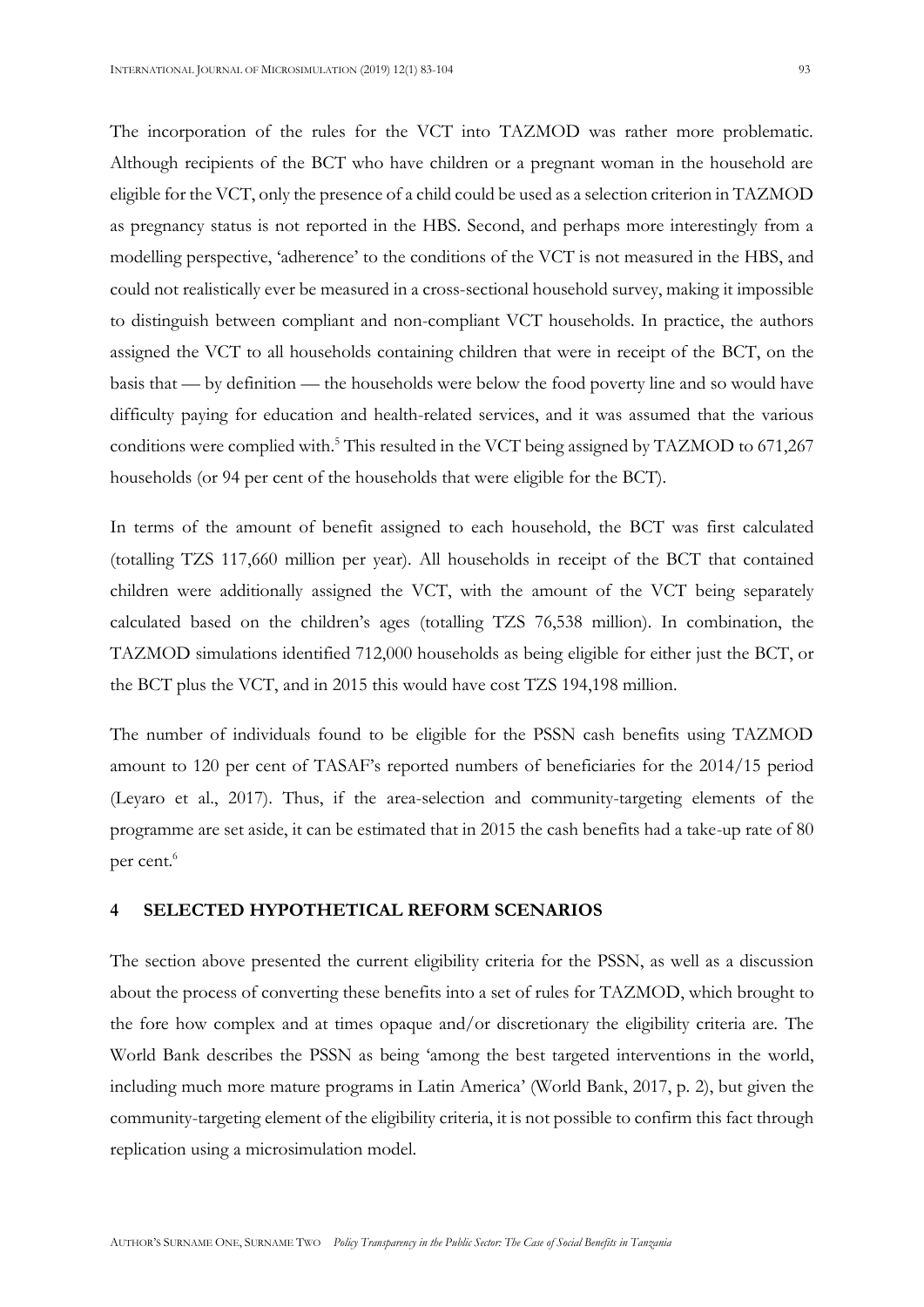In this section we explore whether there might not be a more transparent, less onerous, way in which to define eligibility for a cash transfer. We also explore what impact these various reform scenarios might have in terms of cost to government of the benefits (though not their implementation), and their impact on poverty and inequality. Specifically, we present several hypothetical reform scenarios for a 2017 time-point, which exclude any PMT, community-targeting role, or conditionalities.

As a first step, we explore a situation of the 2017 tax-benefit system without the PSSN (scenario A in Table 2) in order to assess its impact, and are faced with an uncomfortable finding: using Tanzania's basic needs poverty line, the current PSSN cash transfers (as simulated in TAZMOD) have no impact at all on poverty, and almost no impact on inequality, at a national level. This is a consequence of the relatively small value of the PSSN cash transfers: up to a maximum of US\$ 16.6 per household per month. Based on the finding in the previous section that BCT households contain 6.75 people on average, the benefit shrinks quickly to US\$ 2.46 per person per month, or US\$ 0.08 per person per day. However, as one would expect, if the more stringent food poverty line is used then poverty is reduced by the PSSN cash transfers, from 10.9 per cent to 6.4 per cent.

Given the small size of the benefits, and the small dent that they make on poverty, it raises the question whether the resources required for the onerous process (for both the applicants and the implementors) of determining eligibility might be better spent on expanding the amount and/or coverage of the benefits, using simpler — i.e. more transparent — eligibility criteria (Mkandawire, 2005; UNRISD, 2016). Brown et al (2018) explored the performance of various PMT methods in nine African countries, including Tanzania, and suggest that a categorical benefit might be just as effective. Inspired in part by this observation, we explore several scenarios using categorical benefits. A local example of a universal benefit is the Zanzibar Universal Pension Scheme which was rolled out to all adults aged 70 and over in April 2016 and is fully funded by the government (Galvani & Knox-Vydmanov, 2017). Since November 2016, a pilot universal pension scheme has been run by a not-for-profit organisation in two villages in Muleba District in Tanzania for adults aged 70 and above (Kwa Wazee, 2017).

Given that 94 per cent of households that are eligible for a BCT contain children, we simulated a universal child benefit for children under the age of five (scenario 'B1 u5s', Table 2), payable at the small amount of TZS 15,000 (or US\$ 6.57) per child per month. This would cost a very sizable TZS 1,135 Bn (or US\$ 497m), falling to TZS 814 Bn if assigned only to children under the age of four (scenario 'B2 u4s', Table 2). In addition, a universal old age benefit for adults aged 70 and over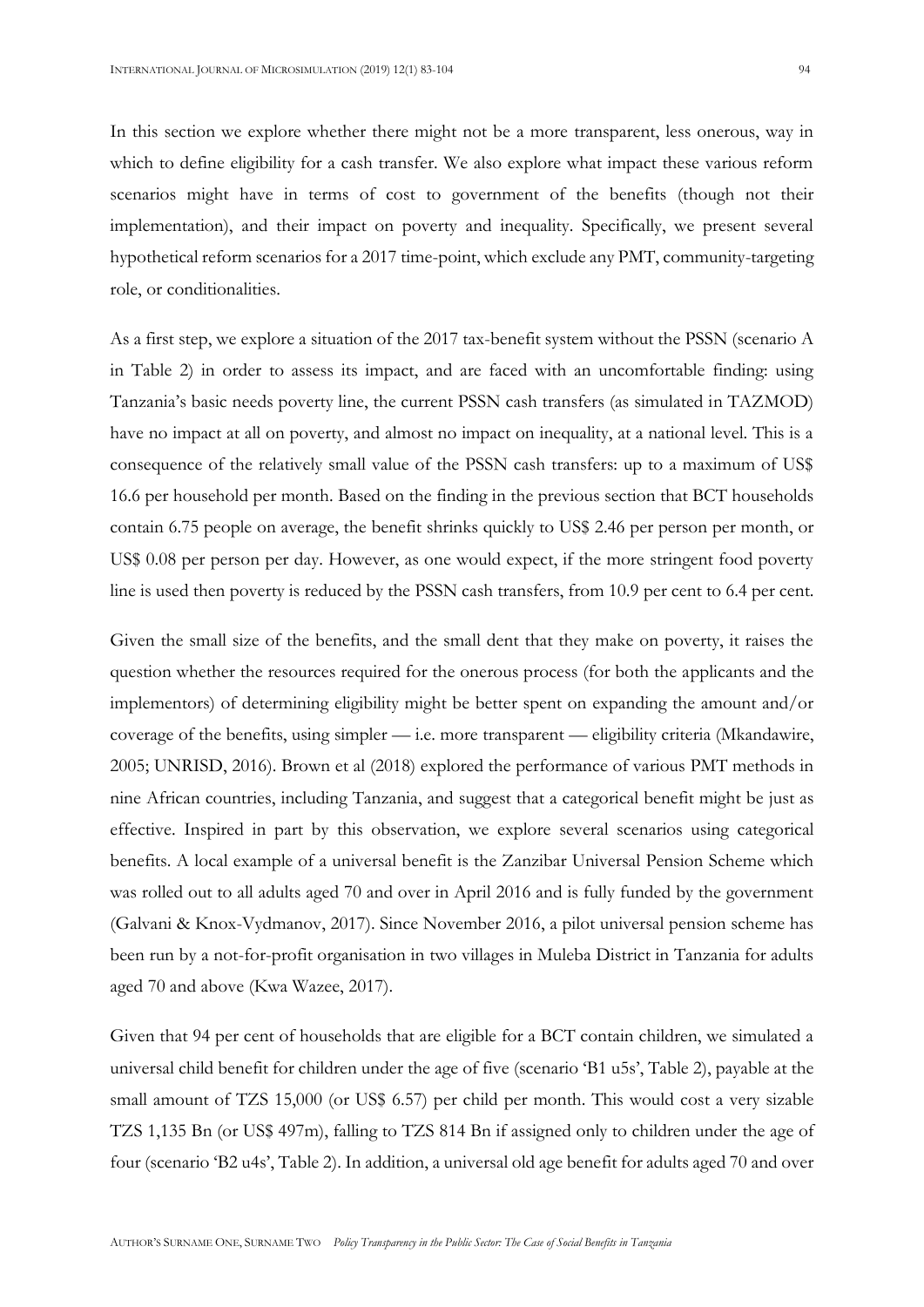(scenario 'C', Table 2) and a non-means-tested disability benefit for those aged 18-69 (scenario 'D', Table 2) were simulated: the net cost of these reforms are much less, at TZS 22 Bn and TZS 18 Bn respectively.

| System   | Description                            | Net cost           | Poverty       | Poverty       | Inequality |
|----------|----------------------------------------|--------------------|---------------|---------------|------------|
| (2017)   |                                        | (compared          | (Basic        | (Food         | (Gini)     |
| Scenario |                                        | to baseline)       | Needs)        | Poverty)      |            |
|          |                                        | <b>TZS Million</b> | $\frac{0}{0}$ | $\frac{0}{0}$ |            |
| 2017     | Baseline (includes PSSN)               | $\Omega$           | 29.1          | 6.4           | 0.390      |
| A        | No PSSN                                | $-194,198$         | 29.1          | 10.9          | 0.397      |
| $B1$ u5s | Universal Child Benefit for u5s        | 1,135,303          | 24.5          | 7.2           | 0.382      |
|          | $(TZS15,000 \text{ pcm}^b)$ , no PSSN. |                    |               |               |            |
| B2 u4s   | Universal Child Benefit for u4s        | 814,023            | 25.6          | 8.0           | 0.385      |
|          | $(TZS15,000 \text{ pcm})$ , no PSSN.   |                    |               |               |            |
| C        | Universal Old Age Benefit for          | 22,168             | 28.6          | 10.3          | 0.395      |
|          | those aged $70+$ (TZS15,000            |                    |               |               |            |
|          | pcm), no PSSN.                         |                    |               |               |            |
| D        | Universal Disability Benefit           | 18,290             | 28.5          | 10.5          | 0.395      |
|          | (TZS15,000 pcm), no PSSN.              |                    |               |               |            |
| $E1$ u4s | All three Universal Benefits           | 1,242,878          | 24.5          | 7.2           | 0.382      |
|          | $(TZS15,000 \text{ pcm})$ , no PSSN.   |                    |               |               |            |
| $E2$ u4s | All three Universal Benefits           | $-96,431$          | 25.2          | 7.7           | 0.375      |
|          | $(TZS15,000 \text{ pcm})$ , no PSSN.   |                    |               |               |            |
|          | PIT rates increased.                   |                    |               |               |            |
| F        | Basic Income Grant (TZS                | 4,878,217          | 12.5          | 1.6           | 0.349      |
|          | $10,000$ pcm), no PSSN.                |                    |               |               |            |

**Table 2:** Basic cash transfer and variable cash transfer amounts payable.

Source: Own analysis using TAZMOD V1.7.

Notes: In scenario E2, all tax thresholds are the same as for the Baseline, as are the rules for turnover tax and the first band of Personal Income Tax (PIT). The tax rates for other bands were increased as follows: Band 2 raised from 9 per cent to 12 per cent; Band 3 raised from 20 per cent to 25 per cent; Band 4 raised from 25 per cent to 30 per cent; and Band 5 (the top band) raised from 30 per cent to 37 per cent. This scenario is included as an example only. Further work is underway on the income data in the dataset, which will improve the robustness of estimates that use employment income data.

<sup>b</sup>pcm (per calendar month)

It is acknowledged that it would be no small feat to finance a universal categorical benefit in a lowincome country, and it is not our intention here to explore all avenues for creating the fiscal space to fund these categorical benefits. Tanzania is already regarded as one of a short list of countries treated as 'darlings' by international donors (Ortiz, Cummins, & Karunanethy, 2017, p. 22), so the extent to which it would find external support is unclear. The tax system is already lent upon heavily, with fiscal drag being fully employed as the tax bands have not been changed for many years in spite of inflation. However, as an example, we were able to identify that by increasing the tax rates for personal income tax, sufficient resources could be raised to finance all three categorical benefits — a child benefit, old age benefit and disability benefit, all payable at TZS 15,000 per person — if the child benefit was restricted to the under 4-year-olds (scenario 'E2', Table 2), with even a small surplus. The proportion of people below the food poverty line increases a little but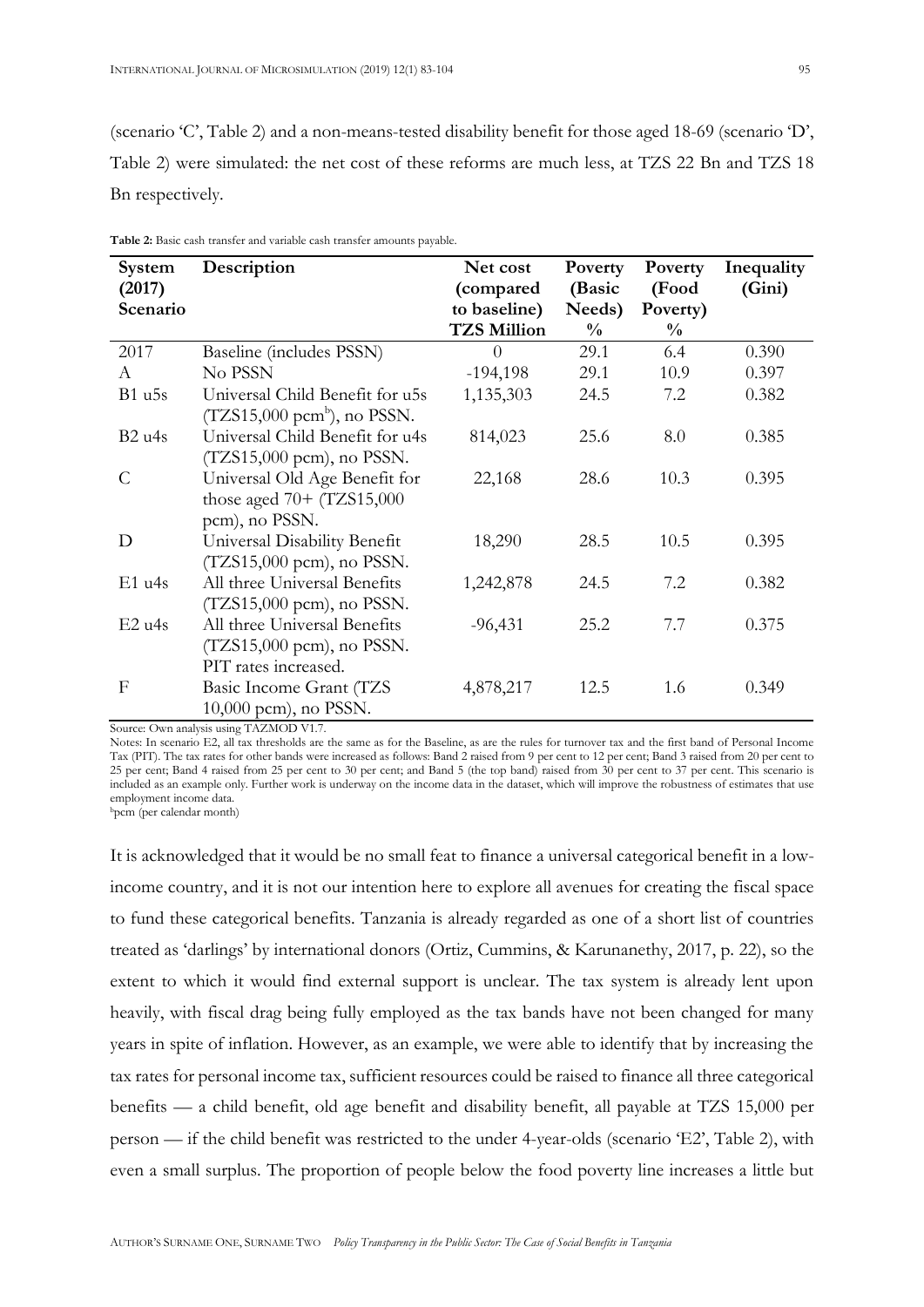poverty using the basic needs poverty line falls by four percentage points and inequality falls to 0.375.

The reason why food poverty is not eliminated completely in any of the reforms (scenarios 'B-E', Table 2) is because households that do not contain children, older people or disabled people are excluded. Our final example (scenario 'F', Table 2) therefore provides estimates for a universal benefit payable to all people at TZS 10,000 per person per month. This example of a basic income grant has a much greater impact poverty, causing food poverty to drop to 1.6% and inequality to fall to 0.349, but at a cost of TZS 4,878 Bn (US\$ 2.138 Bn).

### **5 DISCUSSION**

It has been argued in this paper that eligibility for the PSSN benefits is currently determined in a multi-stage process that has numerous elements that lack transparency. The process comprises the initial selection of target villages (a criterion we would define as opaque); the calculation of a quota of households for each village (a criterion we would define as arbitrary); the Village Assembly's authorisation and adjustments to the pre-determined eligibility criteria (a criterion we would define as discretionary); the selection of potentially eligible households by fellow community representatives ('community targeting', again discretionary); the application of a PMT that is not in the public domain (a criterion we would define as opaque); and a final community validation stage (again which we would define as discretionary). Lastly, for the VCT there is the additional imposition of conditions that require regular monitoring using administrative data.

Using the Tanzanian tax-benefit microsimulation model, TAZMOD, simplified variants of the BCT and VCT were simulated, by implementing the actual means-test threshold that was used by the World Bank as the dependent variable when constructing the PMT; and by eliminating the geographical and community targeting elements. On this basis, we estimate a take-up rate of 80 per cent (the number of reported recipients divided by the simulated number of eligible beneficiaries). However, we note that a more precise estimate of the take-up rate is unattainable, not only because the eligibility criteria cannot be perfectly replicated within TAZMOD, but more generally because of the opaque and discretionary elements of the criteria. This poses a challenge for determining eligibility, which compromises the promotion of take-up, and monitoring of access, to these benefits.

Under the current circumstances, no citizen of Tanzania would be able to ascertain whether they were eligible or not to take part in the PSSN programme. This has numerous implications, including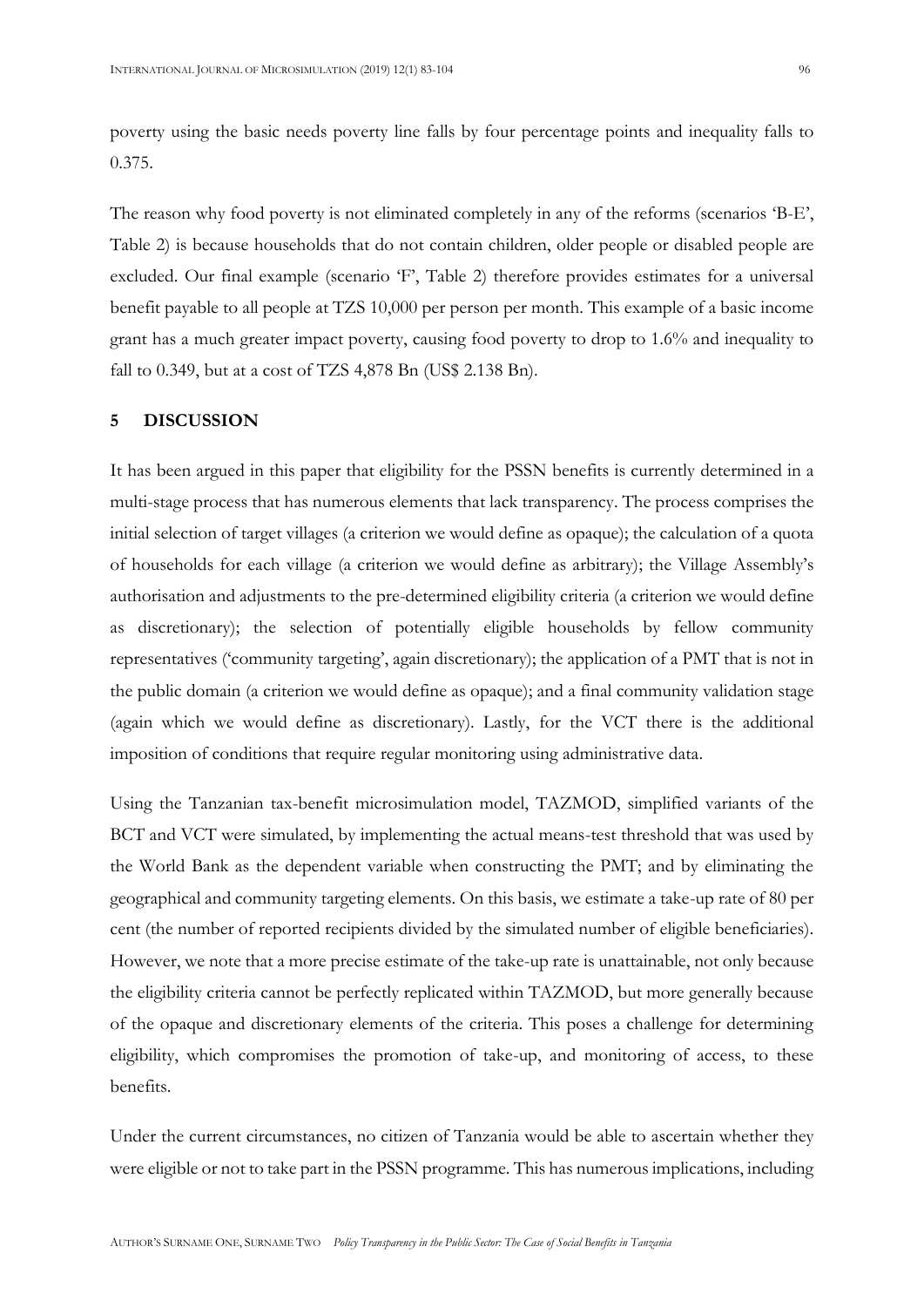the potential for confusion and even social disharmony. It also structurally reinforces the treatment of beneficiaries as passive recipients (Sen, 1995), as it would be technically impossible for a household to confidently challenge a decision to exclude it from the programme.<sup>7</sup>

Instead, we simulate several different hypothetical reform scenarios that remove the geographically targeted element, the community-targeting process, and the PMT, and replace them with examples of categorical targeting. We simulate a universal child benefit for children under 5, or (slightly more affordable) for those under 4 years of age; a universal old age benefit for adults aged 70 and over; and a disability benefit for adults aged 18-69. An example is given of a revenue neutral scenario that provides all three benefits (again for those under 4 years of age in the case of the child benefit) instead of the PSSN, financed by increasing the tax rates for the top four tax bands (scenario 'E2', Table 2). Such a scenario would cause poverty (measured using the basic needs line) to fall by four percentage points, and inequality to fall from 0.390 to 0.375. Although the food poverty rate increases by almost one percentage point compared to the baseline with the PSSN, extra revenue is generated through the reform and this could, for example, be routed towards food baskets in highly deprived areas.

As a further alternative, a basic income grant is simulated. Although this would be more effective at reducing poverty and inequality, such a grant would be four times more expensive (paid at TZS 10,000 per person per month) than a suite of universal benefits directed at young children, disabled people and older people (each paid at TZS 15,000 per month). Although a basic income grant has the attraction of simplicity and transparency, as almost all eligibility criteria would be eliminated at a single stroke, the categorical benefits payable to young children, disabled people and older people would achieve greater poverty alleviation and transparency than the current PSSN benefits and are therefore perhaps a more realistic proposition.

Although our assessment of the PSSN was prompted by the requirement to translate the eligibility criteria into arithmetic rules for TAZMOD, the exercise has led us to make the following four broader policy recommendations. First, it is recommended that the role of the community is retained in the implementation of the PSSN but modified in such a way that communities actively participate in the design of simplified criteria and monitor local implementation. This would help to promote 'meaningful participation' (UNRISD, 2016; Dugarova, 2015) rather than promoting gate-keeper roles of selecting, scrutinising and potentially vetoing participants in the programme. Although the community role stems from the pilot which was designed using a community-driven development approach (Evans, Hausladen, Kosec, & Reese, 2014; ILO & DFID, 2008). The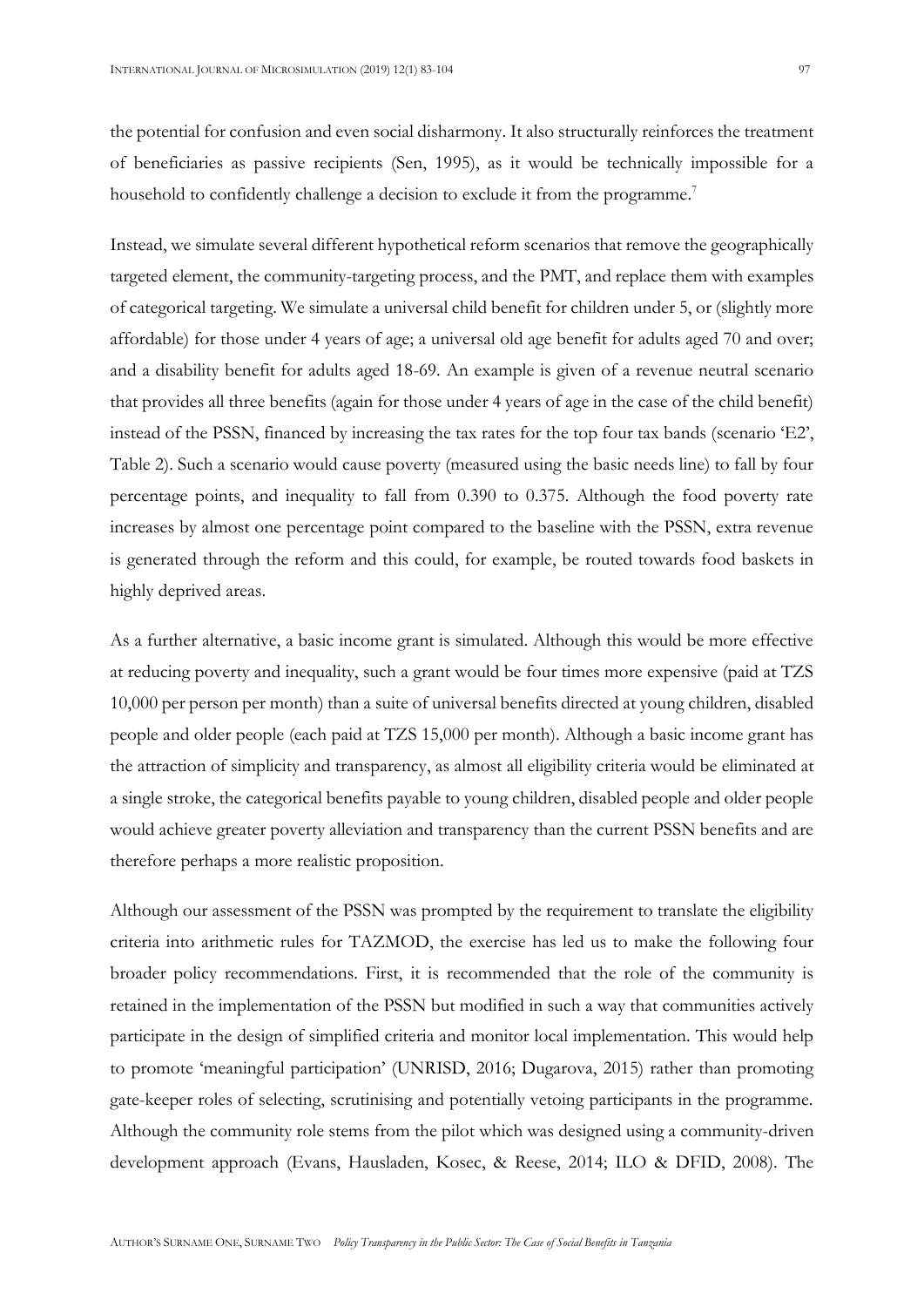inclusion of a Community Team may have been intended to validate and legitimize the process, it is just as possible that their involvement, at multiple stages throughout the selection process, could be error-prone and at risk of abuse, resulting in processes of gate-keeping, favouritism, patronage, elite capture, nepotism and exclusion (e.g. Arcand & Wagner, 2016; Dutta, 2009; Pan & Christiaensen, 2012). This may generate conflict and divisions within communities, ultimately weakening social cohesion (Kidd, Gelders, & Bailey-Athias, 2017). A recent evaluation of the PSSN programme contains hints of such problems, with only 57 per cent of households that had not been prelisted by the community stating that they were satisfied with the process of selection, and 27 per cent of the same non-prelisted households disagreeing with the statement that selection is not influenced by personal interest (World Bank et al., 2016). Thus, it is argued here that the community-targeting elements of the programme run counter to PSSN's guiding principles of being non-partisan and transparent (President's Office, United Republic of Tanzania, 2013). As an example of 'devolved community-based targeting' (Devereux et al., 2017, p. 179), the PSSN also demonstrates the potential danger of policy designers building into the system a mechanism that absolves them of responsibility for inclusion and exclusion errors.

Second, with respect to the VCT, it is recommended that inter-sectoral and community-oriented collaborations should be promoted which retain the goal of ensuring that children access healthand education-related services, but shift the emphasis towards promoting access to such services and away from scrutinising the behaviour of recipients of cash benefits. The conditionalities in the VCT also stem from the original pilot of the PSSN, which was designed as a community-based conditional cash transfer. The inclusion of conditions by their very nature require ongoing adherence to the conditions, or 'compliance with co-responsibilities' (World Bank, 2017, p. 5), which can be onerous to monitor. It is also unclear to what extent sanctions for non-attendance at school are applied consistently across the programme, nor the extent to which extenuating circumstances are taken into account including household circumstances such as family illness. There is a growing recognition that conditionalities are particularly inappropriate in low-income country contexts where there are numerous supply-side challenges (e.g. Lund, Noble, Barnes, & Wright, 2009). Informal investigations by the authors have revealed that the supply-side challenges are considerable in the Tanzanian context and it is recommended that this is explored further.

Third, for the practical purposes of implementing a cash transfer we recommend, as have many others, a shift towards categorical targeting. The authors had a unique opportunity to implement the means-test in TAZMOD without the need for use of proxies (i.e. the PMT) and so, unlike Brown et al. (2016), were able to simulate the means-test precisely. While such an opportunity arose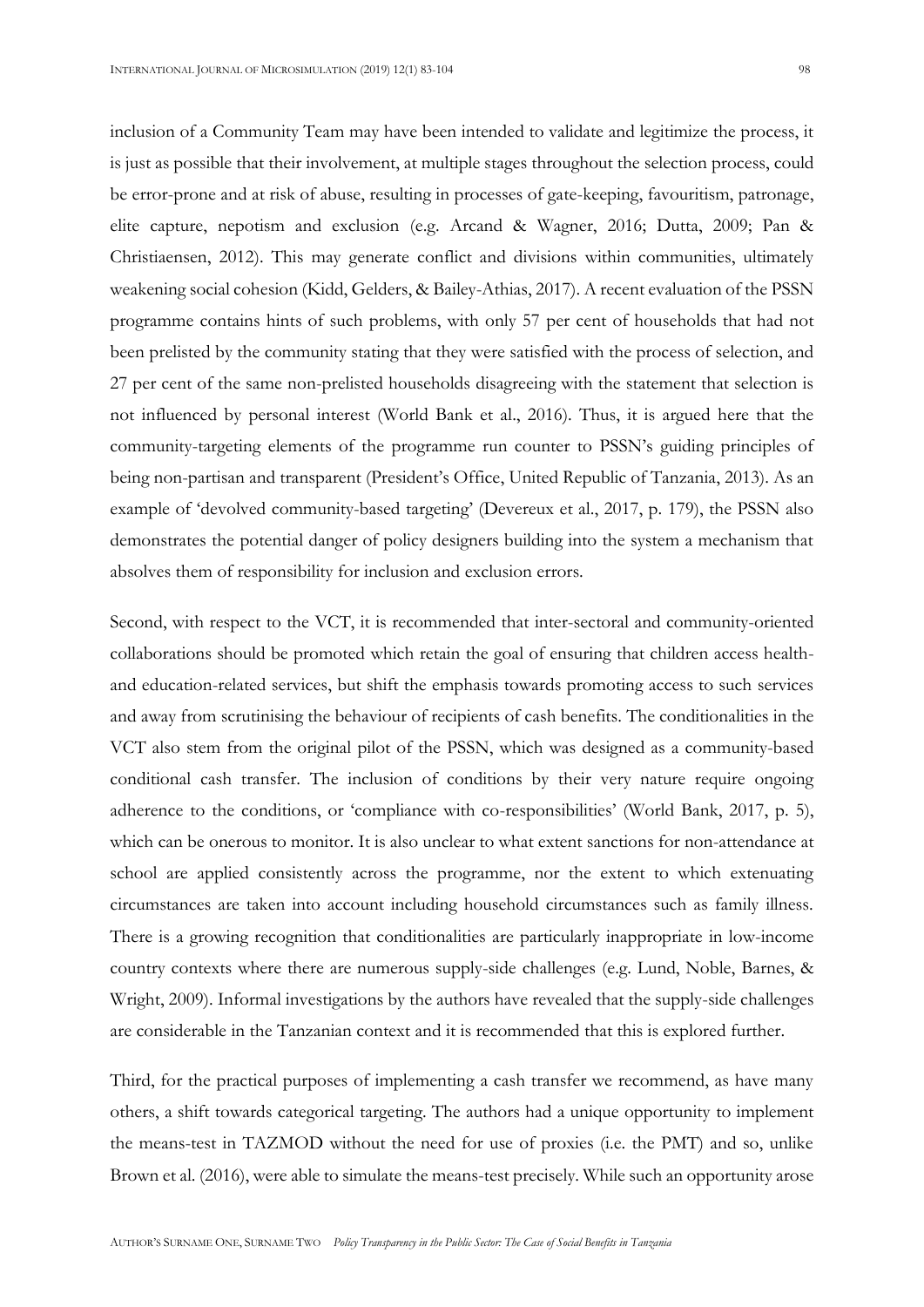during the construction of TAZMOD, it does not extend to the implementers in the field, whereas in contrast categorical targeting is much more straightforward. The PSSN's PMT is opaque because the details of how it is derived are not in the public domain. The regression analysis may well have been undertaken to a high standard, but it is a 'white box' in practical terms for any applicant. PMTs are increasingly being critiqued for failing to capture many eligible households (e.g. Brown et al., 2016; Kidd & Wylde, 2011; Kidd et al., 2017). It has further been observed that the PMT brings with it the problem of 'damage to social cohesion of an improperly understood and seemingly arbitrary selection procedure' (Freeland, 2017). Kidd and colleagues identify three main sources of error in the PMT: in-built design errors, implementation errors, and the static nature of the test. They also observe that 'There is good evidence that PMTs cause social conflict in communities, weakening their cohesion, largely as a result of people's perception of them as lotteries.' (Kidd et al., 2017, p. x).

Lastly, although possibly a trivial point for the reader, the process of obtaining the criteria for the authors was startlingly difficult and so even if the eligibility criteria were to be simplified, there would be a need to promote the benefit(s) in public awareness campaigns, in both Swahili and English, to promote transparency and take-up. This would be in line with the National Social Protection Framework which recognises that public information is an important component of community empowerment (United Republic of Tanzania [URT], 2008, p. 17).

Transparency is one of TASAF's guiding principles for the PSSN programme (President's Office, United Republic of Tanzania, 2013). The hypothetical reform scenarios presented here serve as examples of how the eligibility criteria could be made more transparent and non-discretionary. A secondary but attractive consequence would be that the tax-benefit system could then be simulated with greater precision within TAZMOD which itself would enable government to monitor takeup and explore and budget for potential policy reforms more accurately going forwards.

### **ACKNOWLEDGEMENTS**

Earlier versions of this paper were presented at the WIDER Development Conference in Maputo, Mozambique on 5 July 2017; at the Social Policy in Africa Conference, City of Tshwane, South Africa, 20-22 November 2017; and at South African Sociological Association XXVIII Annual Congress, University of the Western Cape, South Africa, 3 July 2018. Michael Noble, Jukka Pirttilä, Wanga Zembe-Mkabile and the two anonymous reviewers are thanked for their comments on the paper.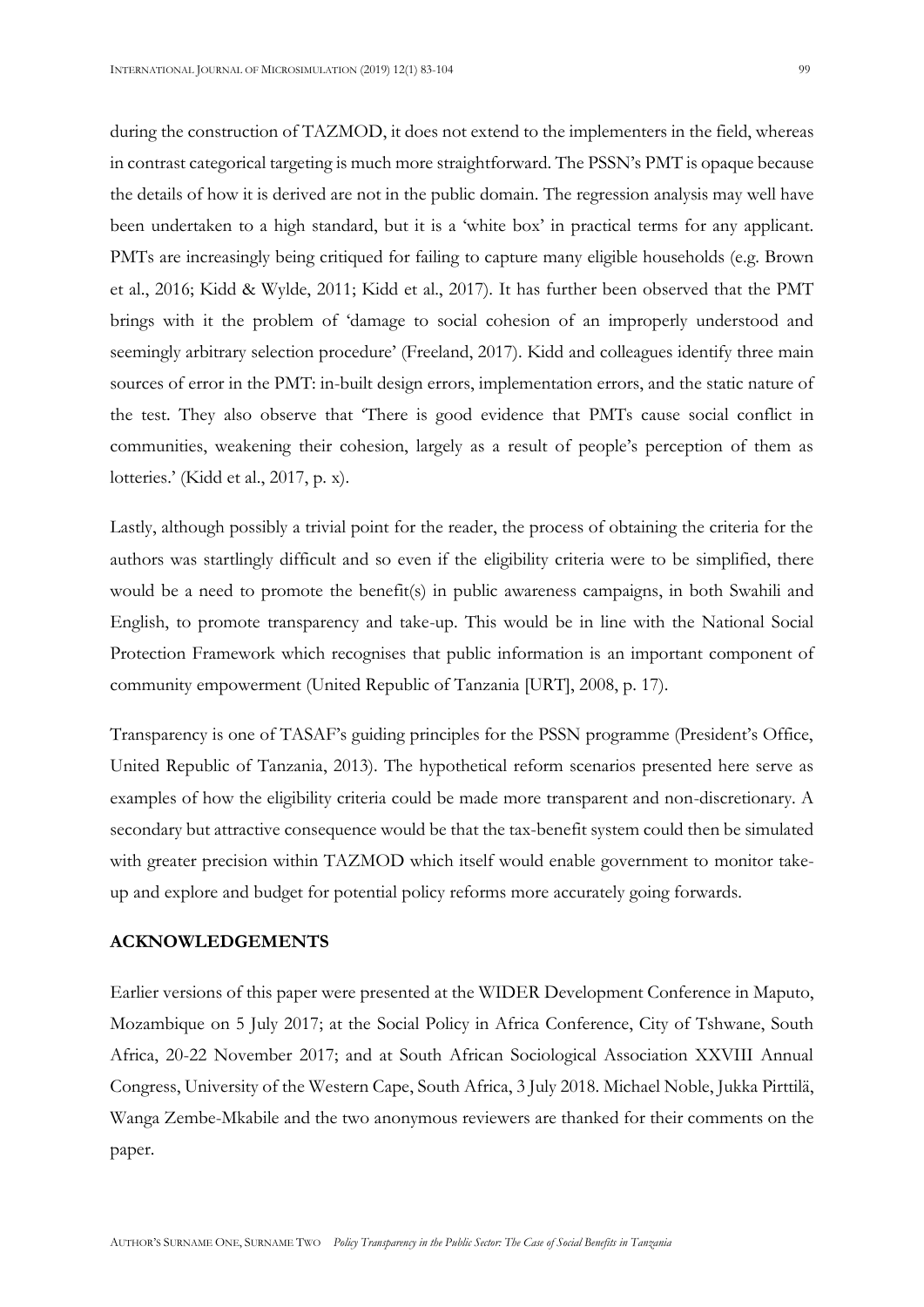### **REFERENCES**

Africa Platform for Social Protection (2018). Retrieved June 23, 2018, from http://africapsp.org/

- Arcand, J.-L., & Wagner, N., (2016). Does Community-Driven Development Improve Inclusiveness in Peasant Organizations?. *World Development, 78*(C)*,* 105-124.
- Arndt, C., Demery, I., McKay, A., & Tarp, F. (2016). Growth and Poverty reduction in Tanzania. In C. Arndt, A. McKay, & F. Tarp (Eds.), *Growth and Poverty in Sub-Saharan Africa* (pp. 238- 262). Oxford: Oxford University Press.
- Brown, C., Ravallion, M., & van de Walle, D. (2018). A Poor Means Test? Econometric Targeting in Africa*. Journal of Development Economics, 134,* 109-124.
- Civil Society Forum (2018). *Social Protection: A Coherent Strategy for Shared Prosperity. United Nations 56th Commission for Social Development Civil Society Declaration*. Retrieved from https://www.un.org/development/desa/dspd/wpcontent/uploads/sites/22/2018/02/CSDeclaration2018FINAL.pdf
- Devereux, S., Masset, E., Sabates-Wheeler, R., Samson, M., Rivas, A-M., & Lintelo, D. (2017). The targeting effectiveness of social transfers, *Journal of Development Effectiveness, 9*(2)*,* 162-211.
- Dugarova, E. (2015). *Social Inclusion, Poverty Eradication and the 2030 Agenda for Sustainable Development*  (Working Paper 2015-14, prepared for the UNRISD project on Post-2015 Development Agenda). Geneva: UNRISD.
- Dutta, D. (2009). *Elite Capture and Corruption: Concepts and Definitions.* New Delhi: National Council of Applied Economic Research.
- Evans, D., Hausladen, S., Kosec, K., & Reese, N. (2014). *Community-Based Conditional Cash Transfers in Tanzania: Results from a Randomized Trial.* Washington,DC: World Bank.
- Freeland, N. (2017, March 22). Poxy Means Testing: it's Official' Development Pathways Blog. Retrieved from https://www.developmentpathways.co.uk/blog/poxy-means-testingofficial/
- Galvani, F., & Knox-Vydmanov, C. (2017). *Zanzibar universal social pension: baseline survey,* Dar es Salaam: HelpAge International.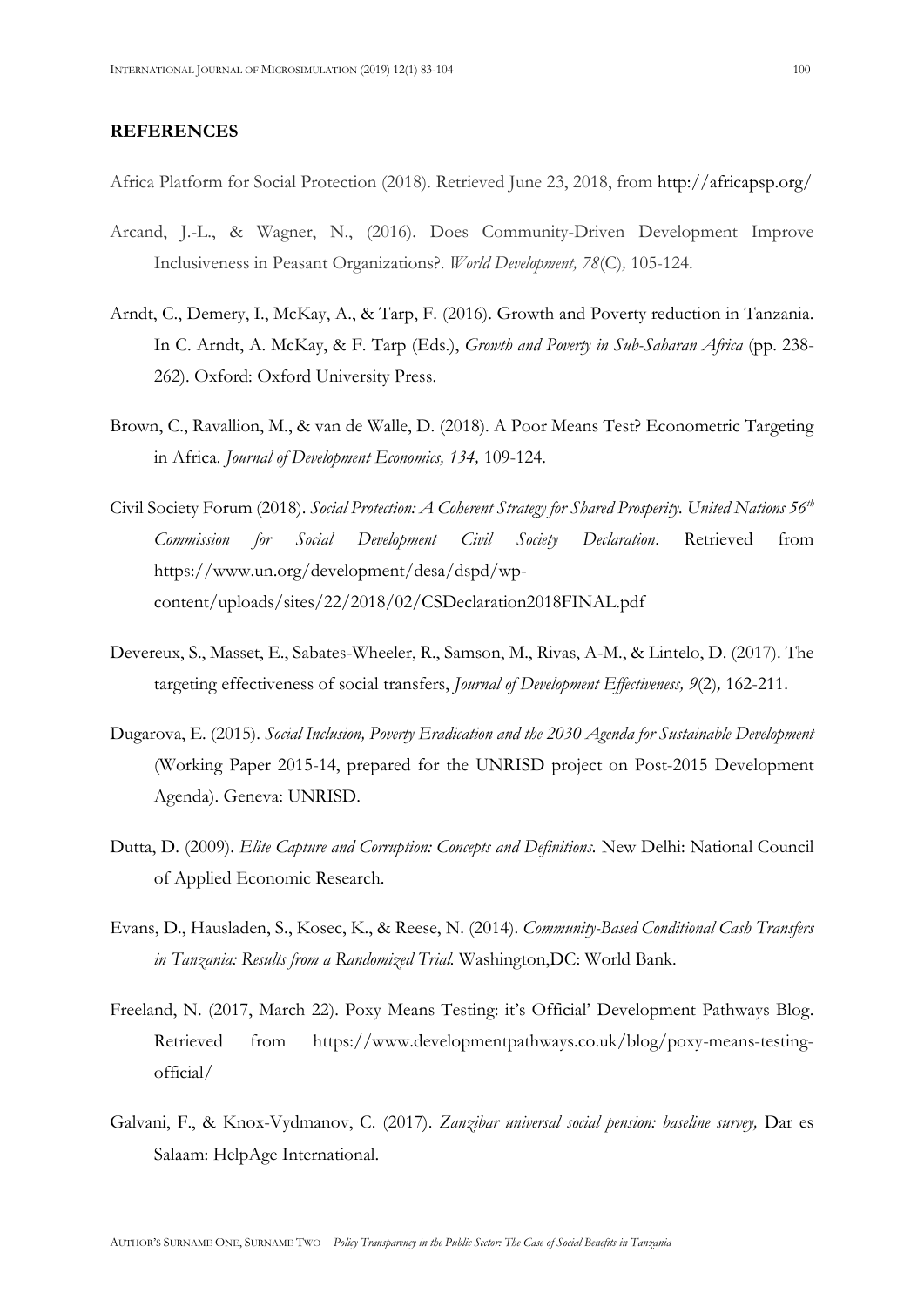Global Coalition for Social Protection Floors (2018). Retrieved June 23, from http://www.socialprotectionfloorscoalition.org

International Labour Organization [ILO]. (2017a). *World Social Protection Report 2017-2019: Universal social protection to achieve the Sustainable Development Goals.* Geneva: ILO*.* 

- ILO. (2017b). *UN Joint Programme to support Tanzania's Productive Social Safety Nets (PSSN)*. Retrieved June 8, 2017, from http://www.ilo.org/addisababa/countriescovered/tanzania/WCMS\_505525/lang--en/index.htm
- ILO, & DFID. (2008). *Tanzania Mainland: Social Protection Expenditure and Performance Review and Social Budget,* Geneva: ILO.
- International Monetary Fund [IMF]. (2017). *The IMF and Social Protection: 2017 Evaluation Report*  (Report of the Independent Evaluation Office of the International Monetary Fund). Washington DC: IMF.
- Kidd, S., & Wylde, E. (2011). *Targeting the Poorest: An assessment of the proxy means test methodology,*  Canberra: AusAID.
- Kidd, S., Gelders, B., & Bailey-Athias, D. (2017). *Exclusion by design: an assessment of the effectiveness of the proxy means test poverty targeting mechanism* (ESS Working Paper No.56). Geneva: International Labour Office.
- Kwa Wazee (2017) *From the Kwa Wazee Pension Programme.* Retrieved June 21, 2017, from http://kwawazee.ch/application/files/6214/9502/9101/Kwa\_Wazee\_Pensions.pdf
- Leite, P. (2012). Targeting PSSN in Tanzania. Unpublished report for TASAF.
- Leyaro, V., Kisanga, E., Noble, M., Wright, G., McLennan, D., & Barnes, H. (2017). *SOUTHMOD Country Report: Tanzania (2015).* Helsinki: UNU-WIDER.
- Lund, F., Noble, M., Barnes, H., & Wright, G. (2009). Is there a rationale for conditional cash transfers for children in South Africa?.*Transformation, 70*, 70-91.
- Mbago, G. (2016, December 7). *TASAF officials suspended over budding grant scandal.* IPPMedia Retrieved from http://www.ippmedia.com/en/news/tasaf-officials-suspended-overbudding-grants-scandal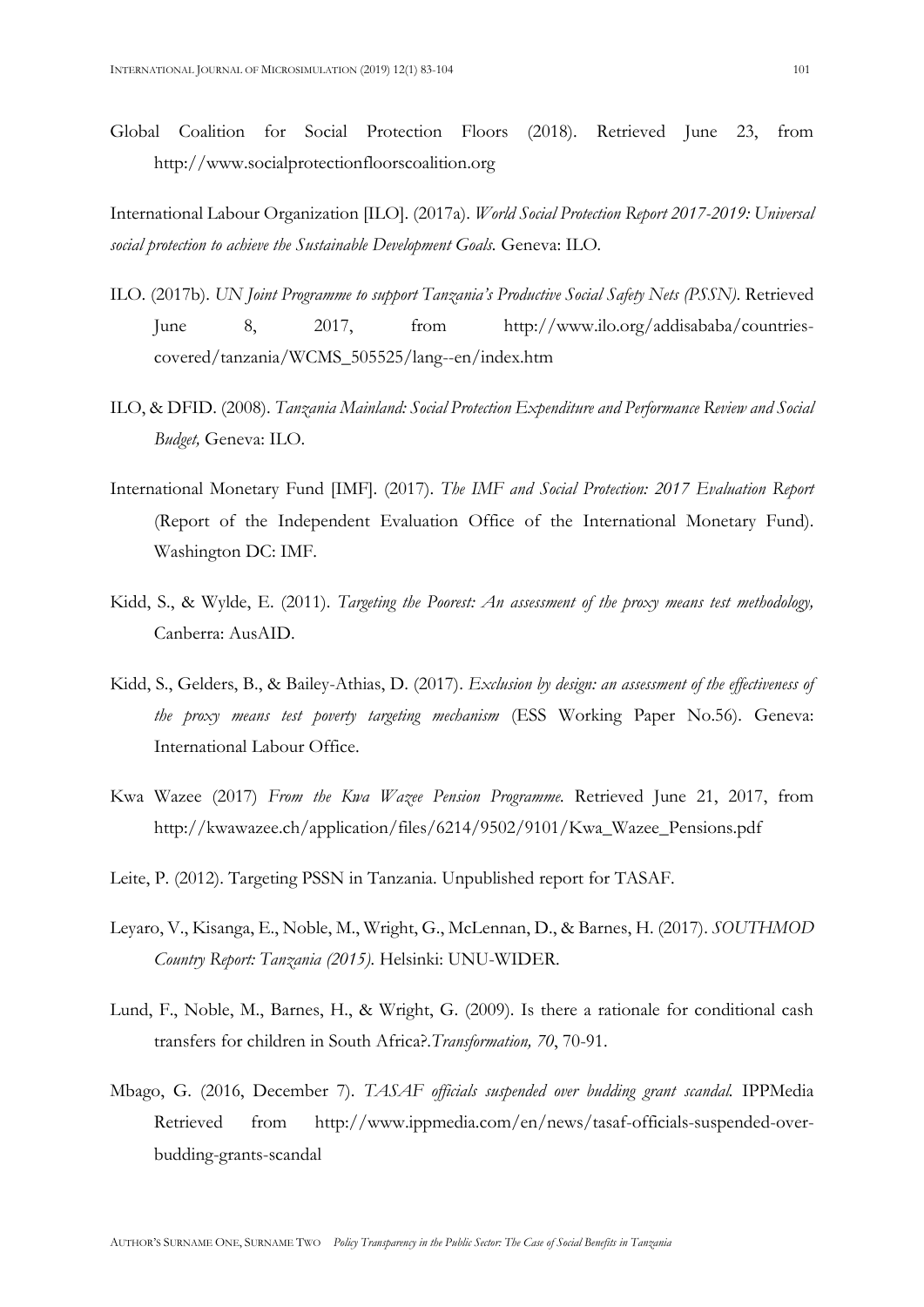- Ministry of Labour, Youth Development and Sports. (2003). *The National Social Security Policy, the United Republic of Tanzania*. Retrieved from http://www.tccia.com/tccia/wpcontent/uploads/legal/policy/socialsecuritypolicy.pdf
- Mkandawire, T. (2005). *Targeting and Universalism in Poverty Reduction* (Programme on Social Policy and Development, Paper no. 23). Geneva: UNRISD.
- National Bureau of Statistics [NBS]. (2013). *2011/12 Household Budget Survey: Key Findings.* Dar es Salaam: Tanzania National Bureau of Statistics.
- NBS. (2014a). *Tanzania Household Budget Survey: Main Report 2011/12*. Dar es Salaam: Tanzania National Bureau of Statistics.
- NBS. (2014b). *Tanzania Household Budget Survey: Technical Report 2011/12*. Dar es Salaam: Tanzania National Bureau of Statistics.
- Ortiz, I., Cummins, M., & Karunanethy, K. (2017). *Fiscal Space for Social Protection and the SDGs: Options to Expand Social Investments in 187 Countries* (Extension of Social Security Series Working Paper no. 48). Geneva: ILO.
- Pan, L., & Christiaensen, L. (2012). Who is Vouching for the Input Voucher? Decentralized Targeting and Elite Capture in Tanzania. *World Development, 40*(8)*,* 1619-1633.
- President's Office, United Republic of Tanzania. (2013). *Productive Social Safety Net (PSSN) Operational Manual.* Dar es Salaam: President's Office, Tanzania Third Social Action Fund.
- Sen, A. (1995). The political economy of targeting. In D. van de Walle & K. Nead (Eds.), *Public Spending and the Poor: Theory and Evidence* (pp. 11-24). Washington DC: World Bank.
- Southern African Development Community [SADC]. (2003). *Charter of Fundamental Social Rights in SADC.* SADC: Dar-es-Salaam.
- SADC. (2007). *Code on Social Security in the SADC.* SADC: Gaborone.
- TASAF. (2017). Retrieved August 1, 2017, from http://www.tasaf.go.tz/index.php/tasafcomponents/supported-interventions/conditional-cash-transfer
- The Tanzania Cash Plus Evaluation Team (2018). *Tanzania Youth Study of the Productive Social Safety Net (PSSN) Impact Evaluation* (Endline Report). Florence: UNICEF Office of Research -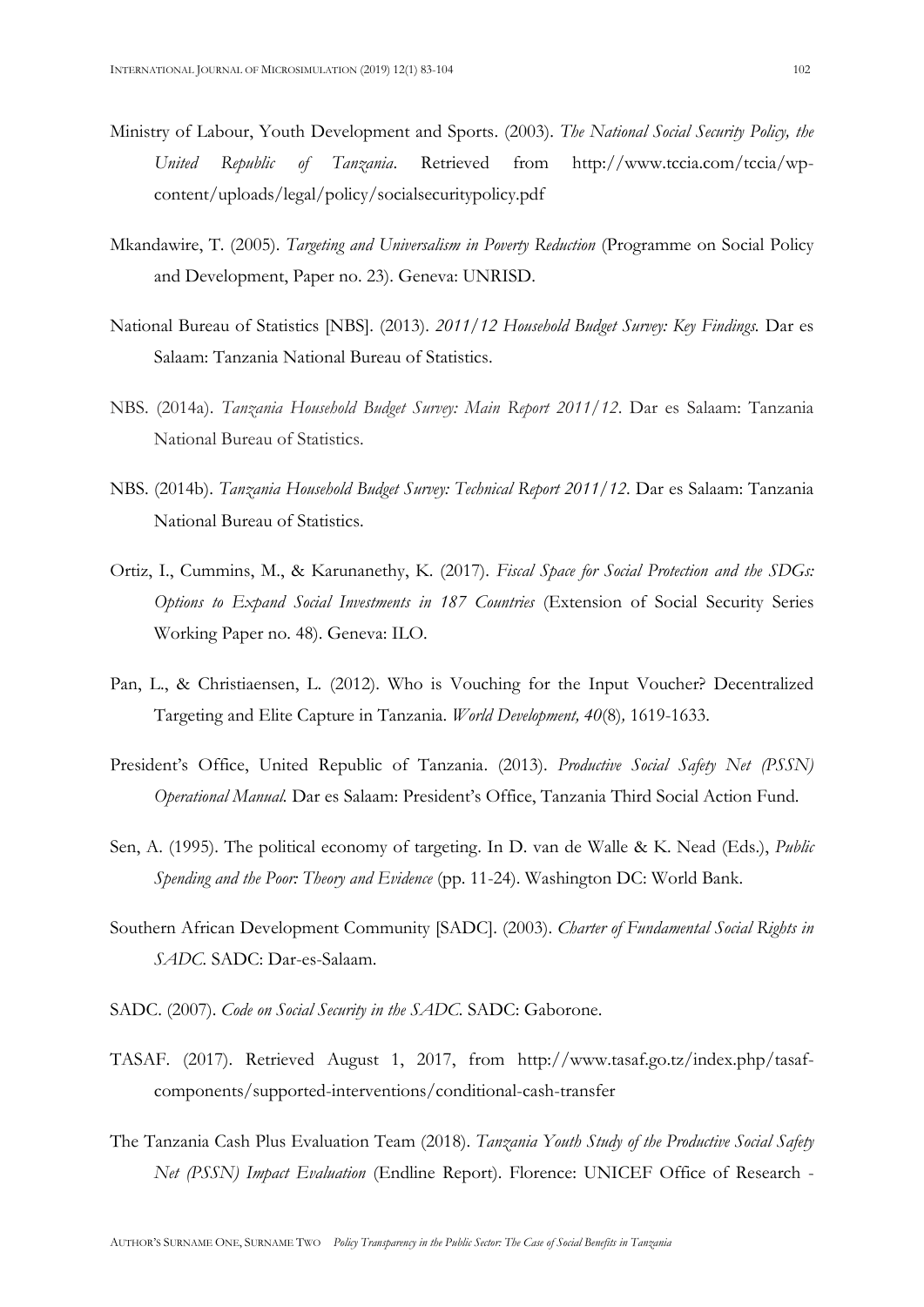Innocenti.

- Ulriksen, M. (2016). *The development of social protection policies in Tanzania, 2000-2015* (CSSR Working Paper no. 377). Cape Town: Centre for Social Science Research, University of Cape Town.
- United Nations Research Institute for Social Development [UNRISD]. (2016). *Policy Innovations for Transformative Change: Implementing the 2030 Agenda for Sustainable Development.* Geneva: UNRISD.
- United Republic of Tanzania [URT]. (2008). *National Social Protection Framework: Final Draft.* Dar es Salaam: Ministry of Finance and Economic Affairs.
- United Nations Tanzania [UNT]. (2015). Social Protection in Tanzania: Establishing a national system through consolidation, coordination and reform of existing measures. Retrieved from https://www.unicef.org/tanzania/Fact\_sheet.pdf
- UNT (nd). *Social Protection: Challenges and Opportunities*, Dar es Salaam: United Nations Resident Coordinator's Office. Retrieved from http://tz.one.un.org/images/PDF/un\_social\_protection.pdf
- UNT. (2017) Retrieved June 19, 2017, from http://tz.one.un.org/who-we-are/7-unprogrammes/12-social-protection?showall=&limitstart=
- United Nations University World Institute for Development Economics Research [UNU-WIDER] (2018). Retrieved August 8, 2018, from https://www.wider.unu.edu/project/southmodsimulating-tax-and-benefit-policies-development
- World Bank (2017). *Tanzania Productive Social Safety Net (P124045): Implementation Status and Results*  (Report, Public Disclosure Copy)*,* Archived on 03-Apr-2017.
- World Bank, National Bureau of Statistics, & Office of Chief Government Statistician. (2016). *Tanzania's Productive Social Safety Net: Findings from the impact evaluation baseline survey.* Washington DC: World Bank.